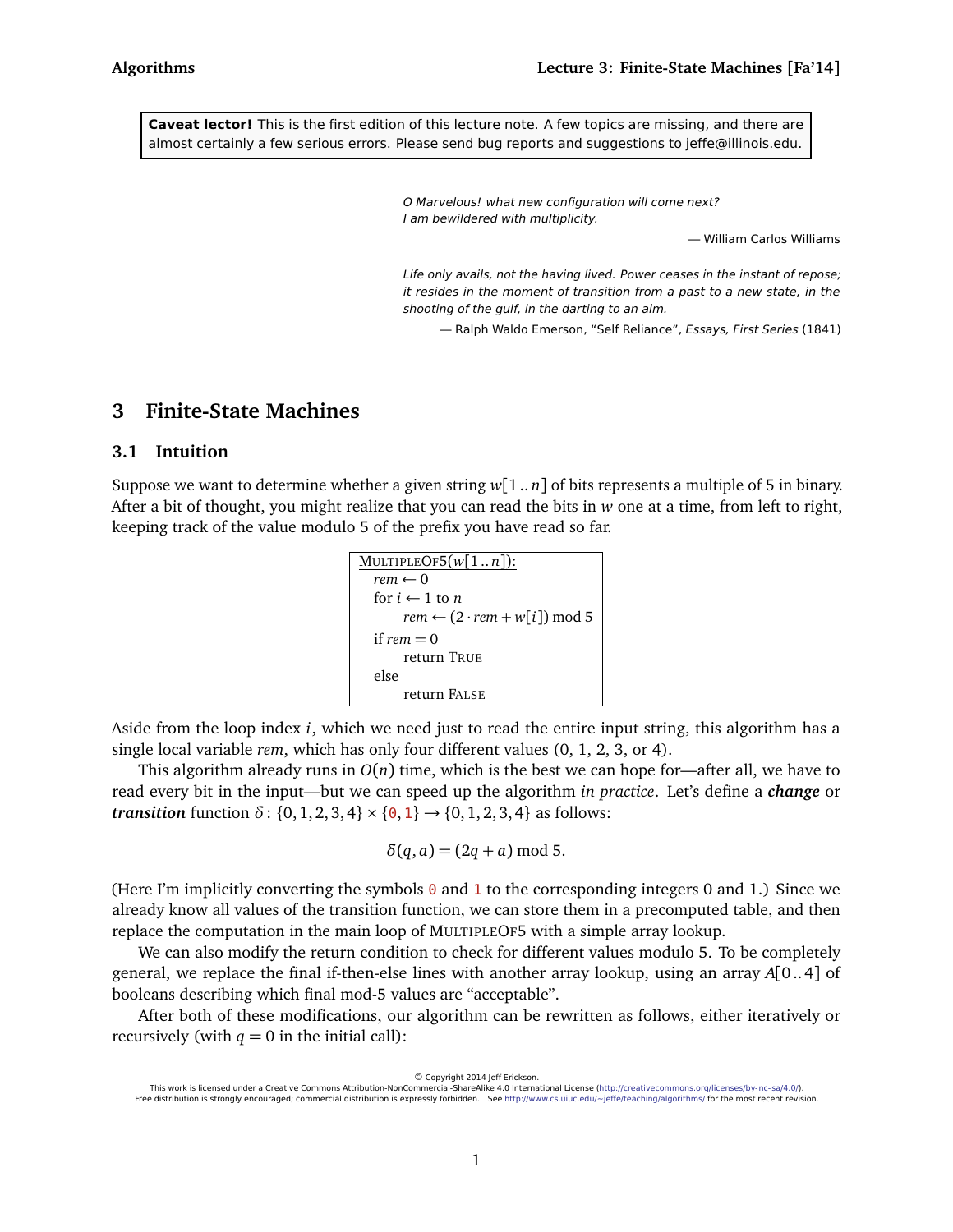| $DoSOMETHINGCOOL(w[1n])$ :     | DOSOMETHINGCOOL $(q, w)$ :                  |
|--------------------------------|---------------------------------------------|
| $q \leftarrow 0$               | if $w = \varepsilon$                        |
| for $i \leftarrow 1$ to n      | return $A[q]$                               |
| $q \leftarrow \delta[q, w[i]]$ | else                                        |
| return $A[q]$                  | decompose $w = a \cdot x$                   |
|                                | return DOSOMETHINGCOOL( $\delta(q, a), x$ ) |

If we want to use our new DOSOMETHINGCOOL algorithm to implement MULTIPLEOF5, we simply give the arrays *δ* and *A* the following hard-coded values:

| q | $\delta[q,0] \delta[q,1]$ |    | A[q]         |
|---|---------------------------|----|--------------|
| 0 |                           |    | TRUE         |
|   | 2                         | 3  | <b>FALSE</b> |
| 2 |                           |    | <b>FALSE</b> |
| 3 |                           | 2. | <b>FALSE</b> |
|   |                           |    | <b>FALSE</b> |

We can also visualize the behavior of DOSOMETHINGCOOL by drawing a directed graph, whose vertices represent possible values of the variable *q*—the possible *states* of the algorithm—and whose edges are labeled with input symbols to represent transitions between states. Specifically, the graph includes the labeled directed edge  $p \stackrel{a}{\longrightarrow} q$  if and only if  $\delta(p, a) = q$ . To indicate the proper return value, we draw the "acceptable" final states using doubled circles. Here is the resulting graph for MULTIPLEOF5:



State-transition graph for MULTIPLEOF5

If we run the MULTIPLEOF5 algorithm on the string 00101110110 (representing the number 374 in binary), the algorithm performs the following sequence of transitions:

$$
0\overset{\theta}{\longrightarrow} 0\overset{\theta}{\longrightarrow} 0\overset{1}{\longrightarrow} 1\overset{\theta}{\longrightarrow} 2\overset{1}{\longrightarrow} 0\overset{1}{\longrightarrow} 1\overset{1}{\longrightarrow} 3\overset{\theta}{\longrightarrow} 1\overset{1}{\longrightarrow} 3\overset{1}{\longrightarrow} 2\overset{\theta}{\longrightarrow} 4
$$

Because the final state is not the "acceptable" state 0, the algorithm correctly returns FALSE. We can also think of this sequence of transitions as a walk in the graph, which is completely determined by the start state 0 and the sequence of edge labels; the algorithm returns TRUE if and only if this walk ends at an "acceptable" state.

### **3.2 Formal Definitions**

The object we have just described is an example of a *finite-state machine*. A finite-state machine is a formal model of any system/machine/algorithm that can exist in a finite number of *states* and that transitions among those states based on sequence of *input* symbols.

Finite-state machines are also commonly called *deterministic finite-state automata*, abbreviated *DFAs*. The word "deterministic" means that the behavior of the machine is completely *determined* by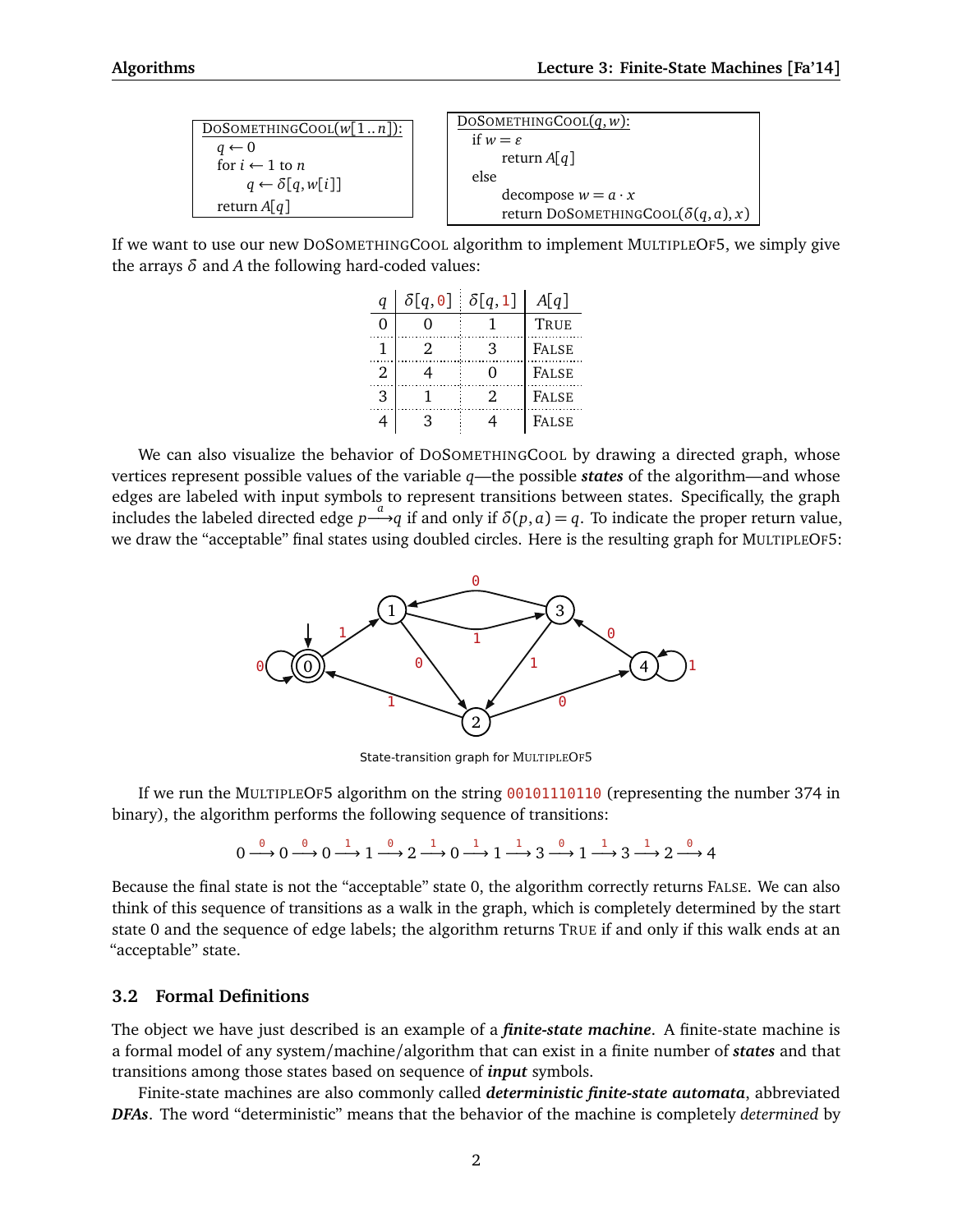the input string; we'll discuss nondeterministic automata in the next lecture. The word "automaton" (plural "automata") comes from ancient Greek *α*ὐ*τ*ό*µατoς* meaning "self-acting", from the roots *α*ὐ*τ*ό- ("self") and -*µατoς* ("thinking, willing", the root of Latin *mentus*).

Formally, every finite-state machine consists of five components:

- An arbitrary finite set *Σ*, called the *input alphabet*.
- Another arbitrary finite set *Q*, whose elements are called *states*.
- An arbitrary *transition* function  $\delta$ :  $Q \times \Sigma \rightarrow Q$ .
- A *start state*  $s \in Q$ .
- A subset *A* ⊆ *Q* of *accepting states*.

The behavior of a finite-state machine is governed by an *input string w*, which is a finite sequence of symbols from the input alphabet *Σ*. The machine *reads* the symbols in *w* one at a time in order (from left to right). At all times, the machine has a *current state q*; initially *q* is the machine's start state *s*. Each time the machine reads a symbol *a* from the input string, its current state *transitions* from *q* to *δ*(*q*, *a*). After all the characters have been read, the machine *accepts w* if the current state is in *A* and *rejects w* otherwise. In other words, every finite state machine runs the algorithm DOSOMETHINGCOOL! The *language* of a finite state machine *M*, denoted *L***(***M***)** is the set of all strings that *M* accepts.

More formally, we extend the transition function  $\delta: Q \times \Sigma^* \to Q$  of any finite-state machine to a function  $\delta^*$ :  $Q \times \Sigma^* \rightarrow Q$  that transitions on *strings* as follows:

$$
\delta^*(q, w) := \begin{cases} q & \text{if } w = \varepsilon, \\ \delta^*(\delta(q, a), x) & \text{if } w = ax. \end{cases}
$$

Finally, a finite-state machine *accepts* a string *w* if and only if *δ* ∗ (*s*, *w*) ∈ *A*, and *rejects w* otherwise. (Compare this definition with the recursive formulation of DOSOMETHINGCOOL!)

For example, our final MULTIPLEOF5 algorithm is a DFA with the following components:

- input alphabet:  $\Sigma = \{0, 1\}$
- state set:  $Q = \{0, 1, 2, 3, 4\}$
- transition function:  $\delta(q, a) = (2q + a) \text{ mod } 5$
- start state:  $s = 0$
- accepting states:  $A = \{0\}$

This machine rejects the string 00101110110, because

$$
\delta^*(0, 00101110110) = \delta^*(\delta(0, 0), 0101110110)
$$
  
\n
$$
= \delta^*(0, 0101110110) = \delta^*(\delta(0, 0), 101110110)
$$
  
\n
$$
= \delta^*(0, 101110110) = \delta^*(\delta(0, 1), 01110110)
$$
  
\n
$$
= \delta^*(1, 01110110) = \delta^*(\delta(1, 0), 1110110) = \cdots
$$
  
\n
$$
\vdots
$$
  
\n
$$
\cdots = \delta^*(1, 110) = \delta^*(\delta(1, 1), 10)
$$
  
\n
$$
= \delta^*(3, 10) = \delta^*(\delta(3, 1), 0)
$$
  
\n
$$
= \delta^*(2, 0) = \delta^*(\delta(3, 0), \varepsilon)
$$
  
\n
$$
= \delta^*(4, \varepsilon) = 4 \notin A.
$$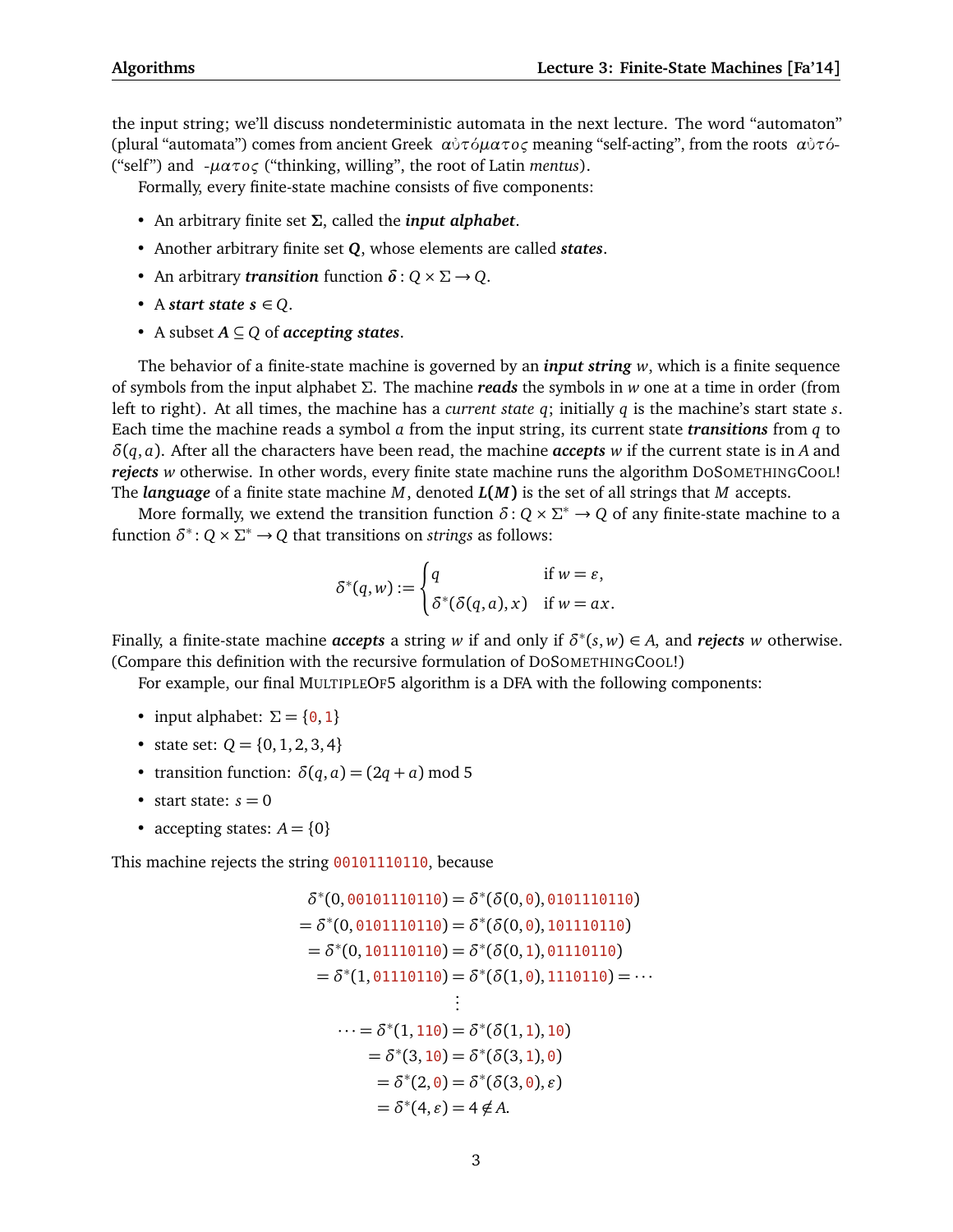We have already seen a more graphical representation of this entire sequence of transitions:

$$
0 \xrightarrow{\theta} 0 \xrightarrow{\theta} 0 \xrightarrow{1} 1 \xrightarrow{\theta} 2 \xrightarrow{1} 0 \xrightarrow{1} 1 \xrightarrow{1} 3 \xrightarrow{\theta} 1 \xrightarrow{1} 3 \xrightarrow{1} 2 \xrightarrow{\theta} 4
$$

The arrow notation is easier to read and write for specific examples, but surprisingly, most people actually find the more formal functional notation easier to use in formal proofs. Try them both!

We can equivalently define a DFA as a directed graph whose vertices are the states *Q*, whose edges are labeled with symbols from *Σ*, such that every vertex has exactly one outgoing edge with each label. In our drawings of finite state machines, the start state *s* is always indicated by an incoming arrow, and the accepting states *A* are always indicted by doubled circles. By induction, for any string  $w \in \Sigma^*$ , this graph contains a unique walk that starts at *s* and whose edges are labeled with the symbols in *w* in order. The machine accepts *w* if this walk ends at an accepting state. This graphical formulation of DFAs is incredibly useful for developing intuition and even designing DFAs. For proofs, it's largely a matter of taste whether to write in terms of extended transition functions or labeled graphs, but (as much as I wish otherwise) I actually find it easier to write *correct* proofs using the functional formulation.

#### **3.3 Another Example**

The following drawing shows a finite-state machine with input alphabet  $\Sigma = \{0, 1\}$ , state set  $Q = \{s, t\}$ , start state *s*, a single accepting state *t*, and the transition function

$$
\delta(s, \theta) = s, \quad \delta(s, 1) = t, \quad \delta(t, \theta) = t, \quad \delta(t, 1) = s.
$$

A simple finite-state machine.

For example, the two-state machine *M* at the top of this page accepts the string 00101110100 after the following sequence of transitions:

$$
s \xrightarrow{\theta} s \xrightarrow{\theta} s \xrightarrow{1} t \xrightarrow{\theta} t \xrightarrow{1} s \xrightarrow{1} t \xrightarrow{1} s \xrightarrow{\theta} s \xrightarrow{1} t \xrightarrow{\theta} t \xrightarrow{\theta} t.
$$

The same machine *M* rejects the string 11100101 after the following sequence of transitions:

 $s \xrightarrow{1} t \xrightarrow{1} s \xrightarrow{1} t \xrightarrow{0} t \xrightarrow{0} s \xrightarrow{1} t \xrightarrow{0} t \xrightarrow{1} s.$ 

Finally, *M* rejects the empty string, because the start state *s* is not an accepting state.

From these examples and others, it is easy to conjecture that the language of *M* is the set of all strings of  $\theta$ s and 1s with an odd number of 1s. So let's prove it!

**Proof (tedious case analysis):** Let  $\#(a, w)$  denote the number of times symbol *a* appears in string *w*. We will prove the following stronger claims, for any string *w*.

$$
\delta^*(s, w) = \begin{cases} s & \text{if } \#(1, w) \text{ is even} \\ t & \text{if } \#(1, w) \text{ is odd} \end{cases} \quad \text{and} \quad \delta^*(t, w) = \begin{cases} t & \text{if } \#(1, w) \text{ is even} \\ s & \text{if } \#(1, w) \text{ is odd} \end{cases}
$$

Let *w* be an arbitrary string. Assume that for any string *x* that is shorter than *w*, we have  $\delta^*(s, x) = s$ and  $\delta^*(t, x) = t$  if *x* has an even number of 1s, and  $\delta^*(s, x) = t$  and  $\delta^*(t, x) = s$  if *x* has an odd number of 1s. There are five cases to consider.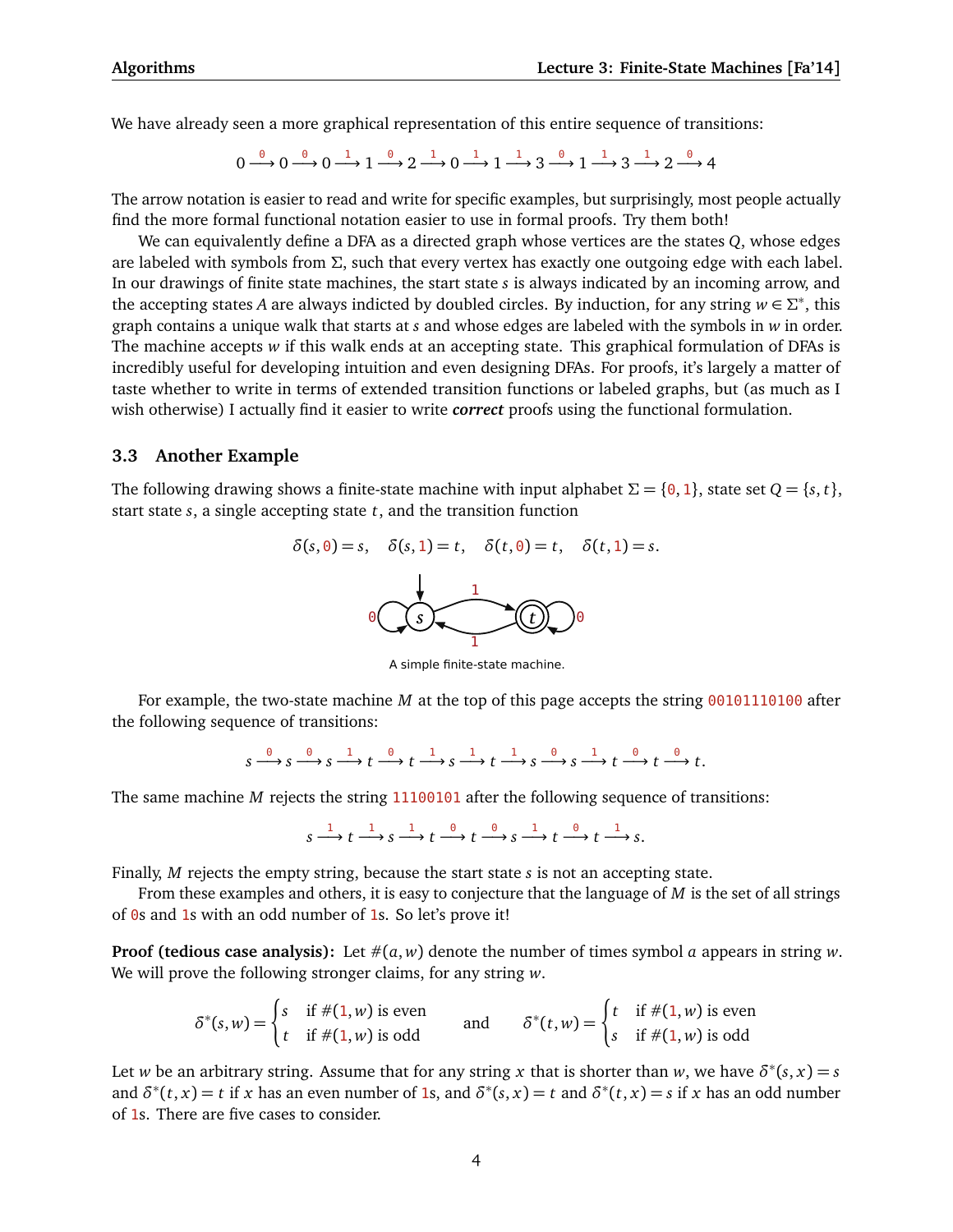- If  $w = \varepsilon$ , then *w* contains an even number of 1s and  $\delta^*(s, w) = s$  and  $\delta^*(t, w) = t$  by definition.
- Suppose  $w = 1x$  and  $\#(1, w)$  is even. Then  $\#(1, x)$  is odd, which implies

| by definition of $\delta^*$ | $\delta^*(s, w) = \delta^*(\delta(s, 1), x)$ |
|-----------------------------|----------------------------------------------|
| by definition of $\delta$   | $=\delta^*(t,x)$                             |
| by the inductive hypothesis | $=$ s                                        |
| by definition of $\delta^*$ | $\delta^*(t, w) = \delta^*(\delta(t, 1), x)$ |
| by definition of $\delta$   | $=\delta^*(s,x)$                             |
| by the inductive hypothesis | $= T$                                        |

Since the remaining cases are similar, I'll omit the line-by-line justification.

• If  $w = 1x$  and  $\#(1, w)$  is odd, then  $\#(1, x)$  is even, so the inductive hypothesis implies

$$
\delta^*(s, w) = \delta^*(\delta(s, 1), x) = \delta^*(t, x) = t
$$
  

$$
\delta^*(t, w) = \delta^*(\delta(t, 1), x) = \delta^*(s, x) = s
$$

• If  $w = 0x$  and  $\#(1, w)$  is even, then  $\#(1, x)$  is even, so the inductive hypothesis implies

$$
\delta^*(s, w) = \delta^*(\delta(s, \theta), x) = \delta^*(s, x) = s
$$
  

$$
\delta^*(t, w) = \delta^*(\delta(t, \theta), x) = \delta^*(t, x) = t
$$

• Finally, if  $w = 0x$  and  $\#(1, w)$  is odd, then  $\#(1, x)$  is odd, so the inductive hypothesis implies

$$
\delta^*(s, w) = \delta^*(\delta(s, 0), x) = \delta^*(s, x) = t
$$
  

$$
\delta^*(t, w) = \delta^*(\delta(t, 0), x) = \delta^*(t, x) = s
$$

Notice that this proof contains |*Q*| 2 · |*Σ*| + |*Q*| separate inductive arguments. For every pair of states *p* and *q*, we must argue about the language so strings *w* such that  $\delta^*(p, w) = q$ , and we must consider each first symbol in *w*. We must also argue about  $\delta(p, \varepsilon)$  for every state *p*. Each of those arguments is typically straightforward, but it's easy to get lost in the deluge of cases.

For this particular proof, however, we can reduce the number of cases by switching from tail recursion to *head* recursion. The following identity holds for all strings  $x \in \Sigma^*$  and symbols  $a \in \Sigma$ :

$$
\delta^*(q,xa) = \delta(\delta^*(q,x),a)
$$

We leave the inductive proof of this identity as a straightforward exercise (hint, hint).

**Proof (clever renaming, head induction):** Let's rename the states 0 and 1 instead of *s* and *t*. Then the transition function can be described concisely as  $\delta(q, a) = (q + a) \text{ mod } 2$ .

Now we claim that for every string *w*, we have  $\delta^*(0, w) = \#(1, w)$  mod 2. So let *w* be an arbitrary string, and assume that for any string *x* that is shorter than *w* that  $\delta^*(0, x) = \#(1, x) \text{ mod } 2$ . There are only two cases to consider: either *w* is empty or it isn't.

• If  $w = \varepsilon$ , then  $\delta^*(0, w) = 0 = \#(1, w) \text{ mod } 2$  by definition.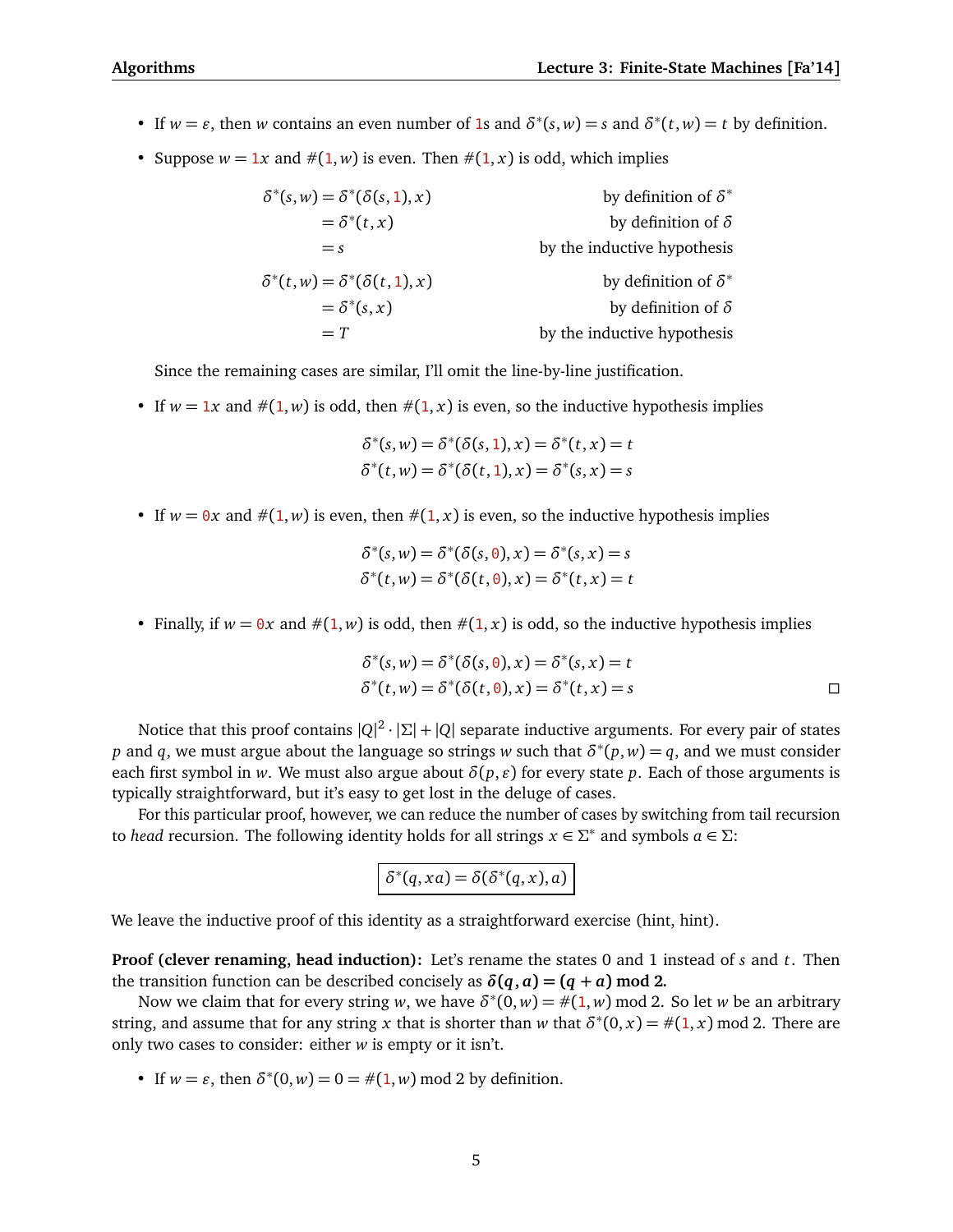• Otherwise,  $w = xa$  for some string x and some symbol a, and we have

$$
\delta^{*}(0, w) = \delta(\delta^{*}(0, x), a)
$$
  
\n
$$
= \delta(\#(1, x) \text{ mod } 2, a)
$$
  
\n
$$
= (\#(1, x) \text{ mod } 2 + a) \text{ mod } 2
$$
  
\n
$$
= (\#(1, x) + a) \text{ mod } 2
$$
  
\n
$$
= (\#(1, x) + \#(1, a)) \text{ mod } 2
$$
  
\n
$$
= (\#(1, xa) \text{ mod } 2)
$$
  
\n
$$
= (\#(1, wa) \text{ mod } 2)
$$
  
\n
$$
= (\#(1, w) \text{ mod } 2)
$$
  
\n
$$
= (\#(1, w) \text{ mod } 2)
$$
  
\n
$$
= (\#(1, w) \text{ mod } 2)
$$
  
\n
$$
= (\#(1, w) \text{ mod } 2)
$$
  
\n
$$
= (\#(1, w) \text{ mod } 2)
$$
  
\n
$$
= (\#(1, w) \text{ mod } 2)
$$
  
\n
$$
= (\#(1, w) \text{ mod } 2)
$$
  
\n
$$
= (\#(1, w) \text{ mod } 2)
$$
  
\n
$$
= (\#(1, w) \text{ mod } 2)
$$
  
\n
$$
= (\#(1, w) \text{ mod } 2)
$$
  
\n
$$
= (\#(1, w) \text{ mod } 2)
$$
  
\n
$$
= (\#(1, w) \text{ mod } 2)
$$
  
\n
$$
= (\#(1, w) \text{ mod } 2)
$$
  
\n
$$
= (\#(1, w) \text{ mod } 2)
$$
  
\n
$$
= (\#(1, w) \text{ mod } 2)
$$
  
\n
$$
= (\#(1, w) \text{ mod } 2)
$$
  
\n
$$
= (\#(1, w) \text{ mod } 2)
$$
  
\n
$$
= (\#(1, w) \text{ mod } 2)
$$
  
\n
$$
= (\#(1, w) \text{ mod } 2)
$$
  
\n
$$
= (\#(1, w) \text{ mod } 2)
$$
  
\n<math display="block</math>

Hmmm. This "clever" proof is certainly shorter than the earlier brute-force proof, but is it really "better"? "Simpler"? More intuitive? Easier to understand? I'm skeptical. Sometimes brute force really is more effective.

# **3.4 Yet Another Example**

As a more complex example, consider the *Rubik's cube*, a well-known mechanical puzzle invented independently by Ernő Rubik in Hungary and Terutoshi Ishigi in Japan in the mid-1970s. This puzzle has precisely 519,024,039,293,878,272,000 distinct configurations. In the unique *solved* configuration, each of the six faces of the cube shows exactly one color. We can change the configuration of the cube by rotating one of the six faces of the cube by 90 degrees, either clockwise or counterclockwise. The cube has six faces (front, back, left, right, up, and down), so there are exactly twelve possible turns, typically represented by the symbols R, L, F, B, U, D, R, L, F, B, U, D, Where the letter indicates which face to turn and the presence or absence of a bar over the letter indicates turning counterclockwise or clockwise, respectively. Thus, we can represent a Rubik's cube as a finite-state machine with 519,024,039,293,878,272,000 states and an input alphabet with 12 symbols; or equivalently, as a directed graph with 519,024,039,293,878,272,000 vertices, each with 12 outgoing edges. In practice, the number of states is *far* too large for us to actually draw the machine or explicitly specify its transition function; nevertheless, the number of states is still finite. If we let the start state *s* and the sole accepting state be the solved state, then the language of this finite state machine is the set of all move sequences that leave the cube unchanged.



A complicated finite-state machine.

# **3.5 Building DFAs**

This section describes a few examples of building DFAs that accept particular languages, thereby proving that those languages are automatic. As usual in algorithm design, there is no purely mechanical recipe—no *automatic* method—no *algorithm*—for building DFAs in general. However, the following examples show several useful design strategies.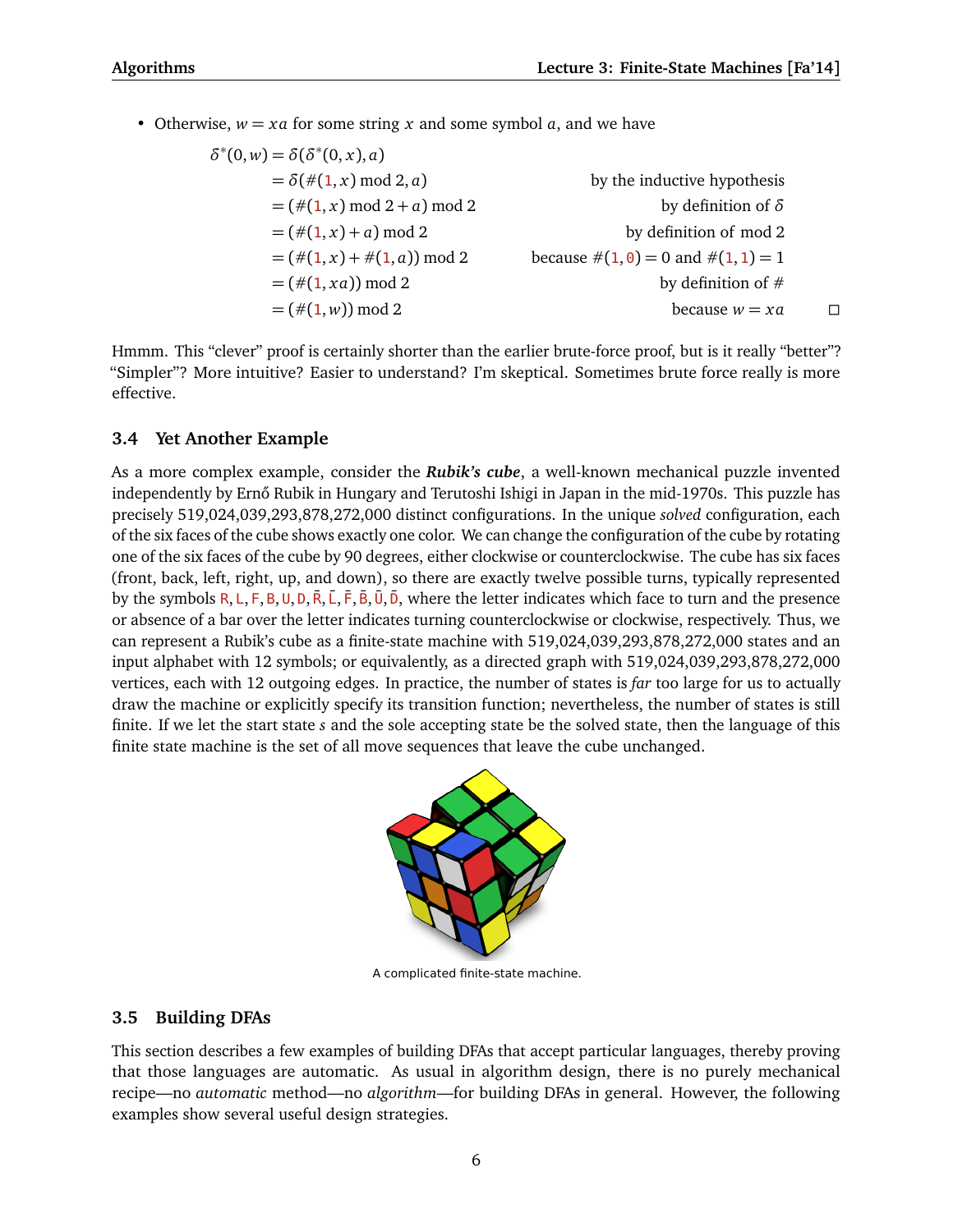# **3.5.1 Superstrings**

Perhaps the simplest rule of thumb is to try to construct an algorithm that looks like MULTIPLEOF5: A simple for-loop through the symbols, using a *constant* number of variables, where each variable (except the loop index) has only a *constant* number of possible values. Here, "constant" means an actual number that is not a function of the input size *n*. You should be able to compute the number of possible values for each variable *at compile time*.

For example, the following algorithm determines whether a given string in  $\Sigma = \{0, 1\}$  contains the substring 11.

```
CONTAINS11(w[1..n]):
  found ← FALSE
  for i \leftarrow 1 to n
      if i = 1last2 ← w[1]else
           last2 ← w[1] \cdot w[2]if last = 11found ← TRUE
  return found
```
Aside from the loop index, this algorithm has exactly two variables.

- A boolean flag *found* indicating whether we have seen the substring 11. This variable has exactly two possible values: TRUE and FALSE.
- A string *last2* containing the last (up to) three symbols we have read so far. This variable has exactly 7 possible values:  $\varepsilon$ ,  $\theta$ , 1,  $\theta$  $\theta$ ,  $\theta$ 1, 10, and 11.

Thus, altogether, the algorithm can be in at most  $2 \times 7 = 14$  possible states, one for each possible pair (*found*, *last2*). Thus, we can encode the behavior of CONTAINS11 as a DFA with fourteen states, where the start state is (FALSE,  $\varepsilon$ ) and the accepting states are all seven states of the form (TRUE, \*). The transition function is described in the following table (split into two parts to save space):

| q | $\delta[q,0]$                             | $\delta[q,1]$ | q                     | $\delta[q, \mathbf{0}]$                | $\delta[q,1]$ |
|---|-------------------------------------------|---------------|-----------------------|----------------------------------------|---------------|
|   | $(FALSE, \varepsilon)$ $( False, 0)$      | (FALSE, 1)    | $(TRUE, \varepsilon)$ | $(TRUE, 0)$ (TRUE, 1)                  |               |
|   | $(FALSE, 0)   (FALSE, 00)   (FALSE, 01)$  |               | (TRUE, 0)             | $(TRUE, 00)$ (TRUE, 01)                |               |
|   | (FALSE, 1)   (FALSE, 10)   (TRUE, 11)     |               |                       | $(TRUE, 1)$ $(TRUE, 10)$ $(TRUE, 11)$  |               |
|   | $(FALSE, 00)   (FALSE, 00)   (FALSE, 01)$ |               |                       | $(TRUE, 00)$ $(TRUE, 00)$ $(TRUE, 01)$ |               |
|   | $(FALSE, 01)   (FALSE, 10)   (TRUE, 11)$  |               |                       | $(TRUE, 01)$ $(TRUE, 10)$ $(TRUE, 11)$ |               |
|   | $(FALSE, 10)   (FALSE, 00)   (FALSE, 01)$ |               |                       | (TRUE, 10)   (TRUE, 00)   (TRUE, 01)   |               |
|   | $(FALSE, 11)   (FALSE, 10)   (TRUE, 11)$  |               |                       | (TRUE, 11)   (TRUE, 10)   (TRUE, 11)   |               |

For example, given the input string 1001011100, this DFA performs the following sequence of transitions and then accepts.

$$
\begin{aligned}\n\text{(FALSE, } \varepsilon) &\xrightarrow{1} \text{(FALSE, 1)} \xrightarrow{\theta} \text{(FALSE, 10)} \xrightarrow{\theta} \text{(FALSE, 00)} \xrightarrow{1} \\
\text{(FALSE, 01)} &\xrightarrow{\theta} \text{(FALSE, 10)} \xrightarrow{1} \text{(FALSE, 01)} \xrightarrow{1} \\
\text{(TRUE, 11)} &\xrightarrow{\theta} \text{(TRUE, 11)} \xrightarrow{\theta} \text{(TRUE, 10)} \xrightarrow{\theta} \text{(TRUE, 00)}\n\end{aligned}
$$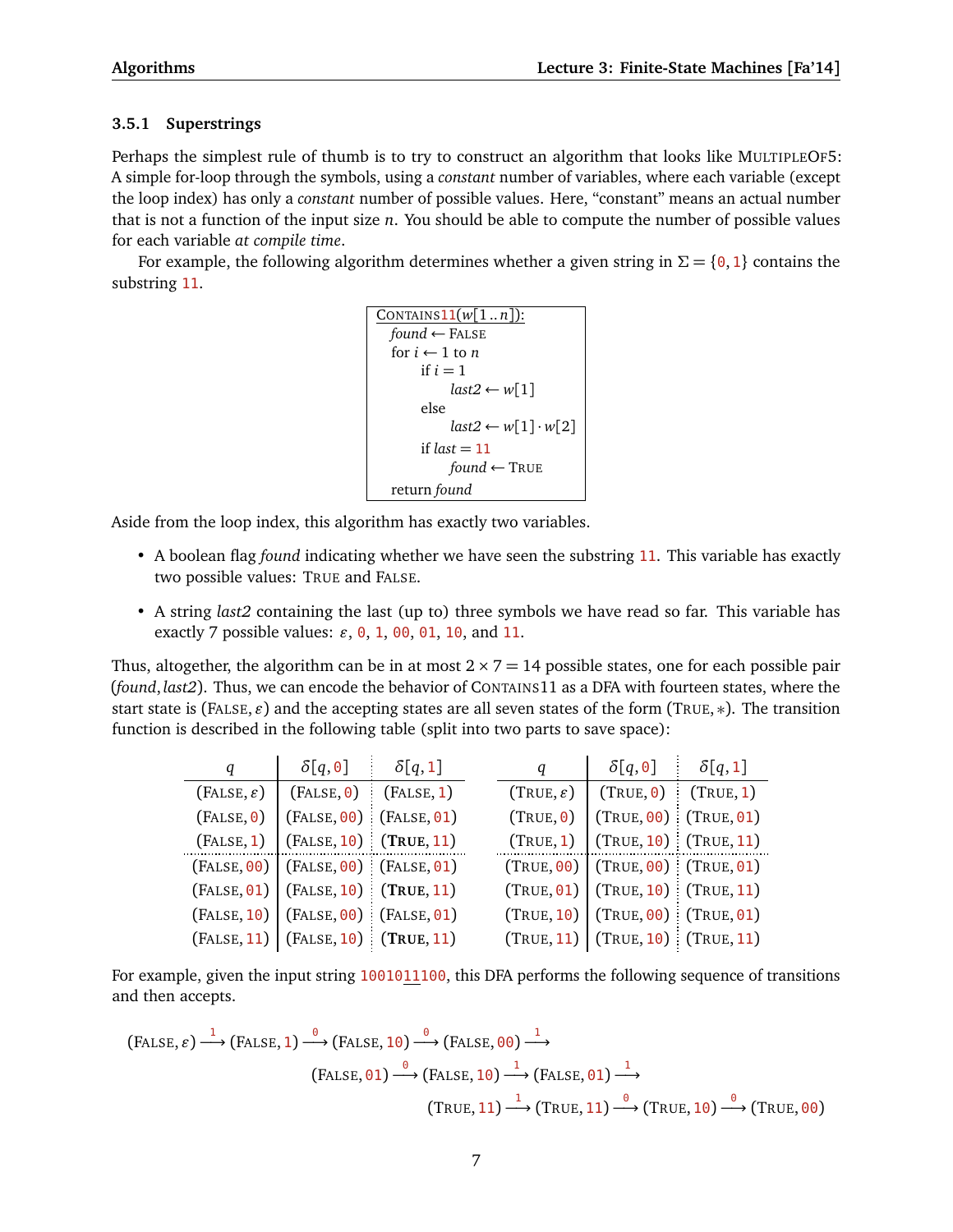### **3.5.2 Reducing states**

You can probably guess that the brute-force DFA we just constructed has considerably more states than necessary, especially after seeing its transition graph:



Our brute-force DFA for strings containing the substring 11

For example, we don't need actually to remember both of the last two symbols, but only the penultimate symbol, because the last symbol is the one we're currently reading. This observation allows us to reduce the number of states from fourteen to only six. Once the flag part of the state is set to TRUE, we know the machine will eventually accept, so we might as well merge the two accepting states together. Finally, and more subtly, because all transitions out of (FALSE,  $\varepsilon$ ) and (FALSE,  $\theta$ ) are identical, we can merge those two states together as well. In the end, we obtain the following DFA with just three states:

- The start state, which indicates that the machine has not read the substring 11 an did not just read the symbol 1.
- An intermediate state, which indicates that the machine has not read the substring 11 but just read the symbol 1.
- A unique accept state, which indicates that the machine has read the substring 11.



A minimal DFA for superstrings of 11

At the end of this note, I'll describe an efficient algorithm to transform any given DFA into an equivalent DFA with the fewest possible states. Given that this minimization algorithm exists, there is very little incentive to optimize DFAs *by hand*. Clarity is infinitely more important than brevity, especially in this class.

### **3.5.3 Every this after that**

Suppose we want to accept the set of strings in which every occurrence of the substring 00 occurs after every occurrence of the substring 11. Equivalently, we want to *reject* every string in which some 00 occurs before 11. Often the easiest way to design a DFA to check whether a string is *not* in some set is first to build a DFA that *is* in that set and then invert which states in that machine are accepting.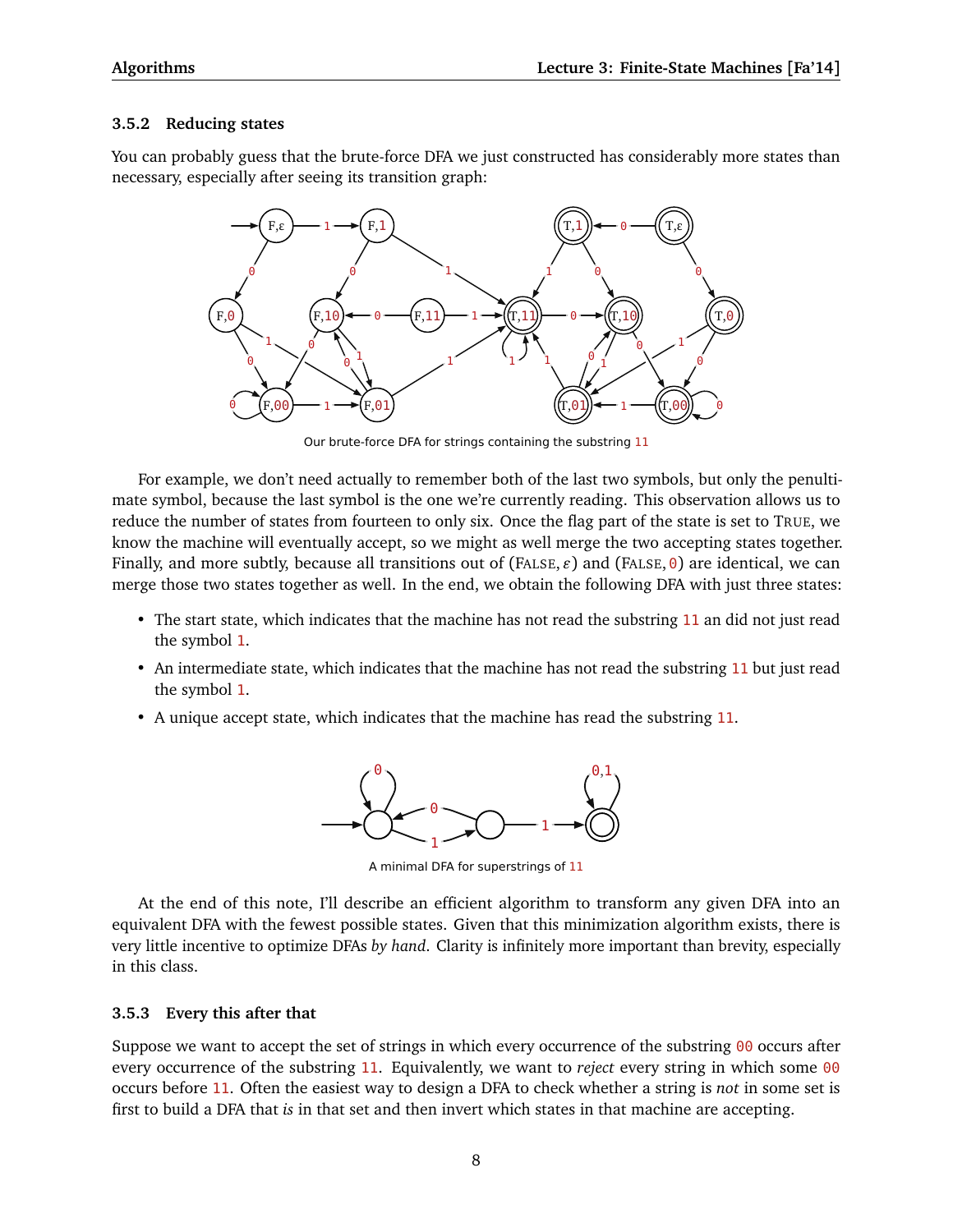From the previous example, we know that there is a three-state DFA  $M_{11}$  that accepts the set of strings with the substring 11 and a nearly identical DFA  $M_{00}$  that accepts the set of strings containing the substring 00. By identifying the accept state of  $M_{00}$  with the start state of  $M_{11}$ , we obtain a five-state DFA that accepts the set of strings with  $00$  before 11. Finally, by inverting which states are accepting, we obtain the DFA we want.



Building a DFA for the language of strings in which every 00 is after every 11.

## **3.5.4 Both This and That: The Product Construction**

Now suppose we want to accept all strings that contain both  $\theta\theta$  and 11 as substrings, in either order. Intuitively, we'd like to run two of our earlier DFAs in parallel—the DFA  $M_{00}$  to detect superstrings of 00 and the DFA  $M_{11}$  to detect superstrings of 11—and then accept the input string if and only if both of these DFAs accept. In fact, we can encode precisely this "parallel computation" into a single DFA, whose states are all ordered pairs  $(p, q)$ , where p is a state in  $M_{00}$  and q is a state in  $M_{11}$ . The new "parallel" DFA includes the transition  $(p,q) \stackrel{a}{\longrightarrow} (p',q')$  if and only if  $M_{00}$  contains the transition  $p \stackrel{a}{\longrightarrow} p'$  and  $M_{11}$ contains the transition  $q \stackrel{a}{\longrightarrow} q'$ . Finally, the state  $(p, q)$  is accepting if and only if *p* and *q* are accepting states in their respective machines. The resulting nine-state DFA is shown on the next page.

More generally, let  $M_1$  = ( $\Sigma, Q_1, \delta_1, s_1, A_1$ ) be an arbitrary DFA that accepts some language  $L_1$ , and let  $M_2$  = (Σ,Q<sub>2</sub>, $\delta_2$ , $s_2$ , $A_2$ ) be an arbitrary DFA that accepts some language  $L_2$  (over the same alphabet Σ). We can construct a third DFA  $M = (\Sigma, Q, \delta, s, A)$  that accepts the intersection language  $L_1 \cap L_2$  as follows.

$$
Q := Q_1 \times Q_2 = \{(p,q) \mid p \in Q_1 \text{ and } q \in Q_2\}
$$

$$
s := (s_1, s_2)
$$

$$
A := A_1 \times A_2 = \{(p,q) \mid p \in A_1 \text{ and } q \in A_2\}
$$

$$
\delta((p,q),a) := (\delta_1(p,a), \delta_2(q,a))
$$

To convince yourself that this product construction is actually correct, consider the extended transition function  $\delta^*$ :  $(Q \times Q') \times \Sigma^* \to (Q \times Q')$ , which acts on strings instead of individual symbols. Recall that this function is defined recursively as follows:

$$
\delta^*\big((p,q),w\big) := \begin{cases} q & \text{if } w = \varepsilon, \\ \delta^*\big(\delta((p,q),a), x\big) & \text{if } w = ax. \end{cases}
$$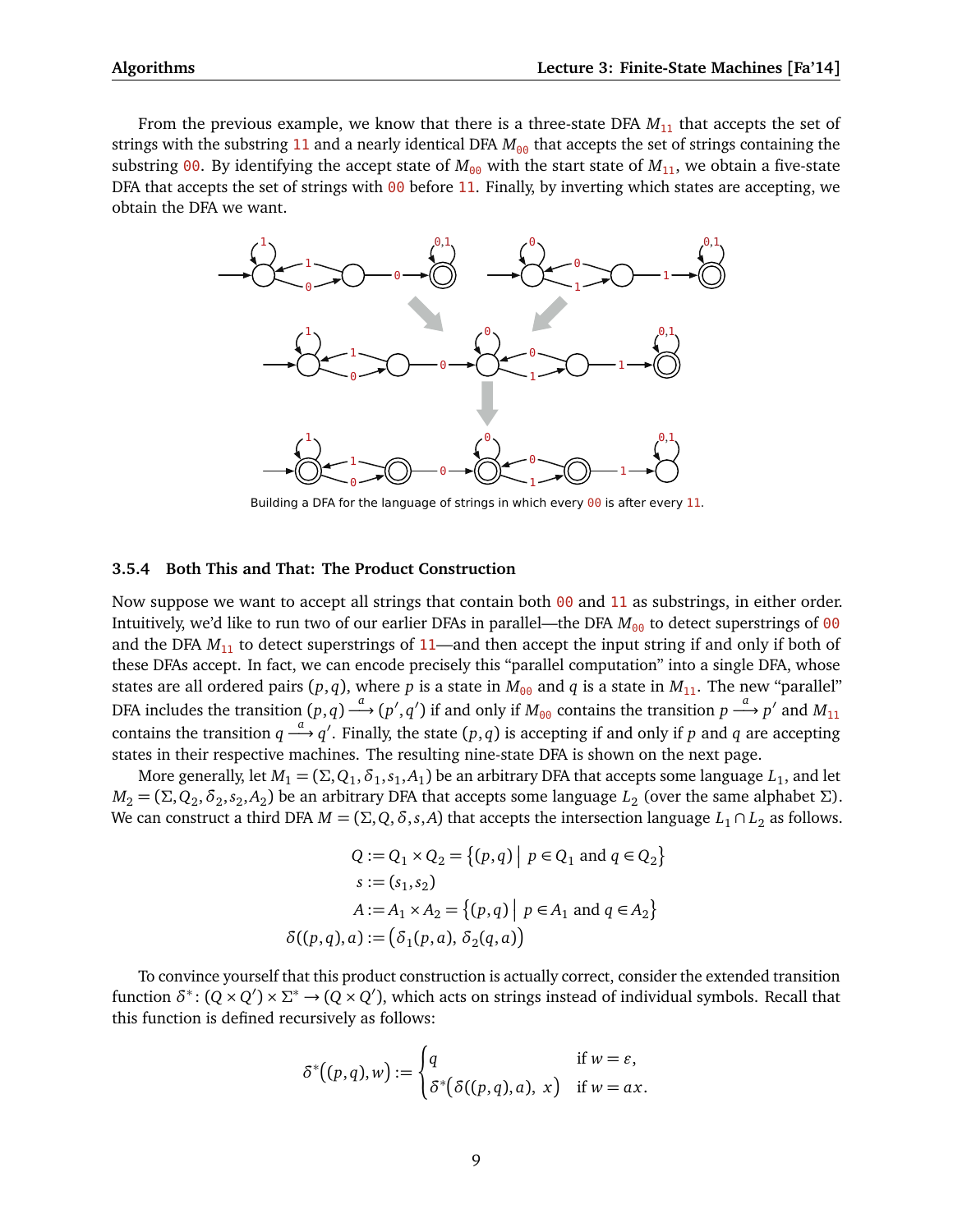

Building a DFA for the language of strings in which every 00 is after every 11.

Inductive definition-chasing gives us the identity  $\delta^*((p,q),w)$   $=$   $\big(\delta_1^*$  $i_1^*(p, w)$ ,  $\delta_2^*$  $\binom{2}{2}(q,w)$  for any string *w*:

$$
\delta^*(p,q), \varepsilon) = (p,q)
$$
\n
$$
= (\delta_1^*(p, \varepsilon), \delta_2^*(q, \varepsilon))
$$
\nby the definition of  $\delta^*$   
\nby the definitions of  $\delta_1^*$  and  $\delta_2^*$ ;  
\n
$$
\delta^*(p,q), ax) = \delta^*(\delta((p,q), a), x)
$$
\n
$$
= \delta^*(\delta_1(p, a), \delta_2(q, a)), x)
$$
\nby the definition of  $\delta^*$   
\nby the definition of  $\delta^*$   
\nby the definition of  $\delta^*$   
\nby the definition of  $\delta^*$   
\nby the definition of  $\delta$   
\nby the definition of  $\delta$   
\nby the definition of  $\delta$   
\nby the definition of  $\delta$   
\nby the definition of  $\delta$   
\nby the definition of  $\delta$   
\nby the definition of  $\delta$   
\nby the definition of  $\delta$   
\nby the definition of  $\delta$   
\nby the definition of  $\delta$   
\nby the definition of  $\delta$   
\nby the definition of  $\delta$   
\nby the definition of  $\delta_1^*$  and  $\delta_2^*$ .

It now follows from this seemingly impenetrable wall of notation that for any string  $w$ , we have  $\delta^*(s,w)$   $\in$ *A* if and only if both  $\delta_1^*$  $\chi_1^*(s_1, w) \in A_1$  and  $\delta_2^*$  $x_2^*(s_2, w)$  ∈ *A*<sub>2</sub>. In other words, *M* accepts *w* if and only if both  $M_1$  and  $M_2$  accept *w*, as required.

As usual, this construction technique does not necessarily yield *minimal* DFAs. For example, in our first example of a product DFA, illustrated above, the central state (*a*, *a*) cannot be reached by any other state and is therefore redundant. Whatever.

Similar product constructions can be used to build DFAs that accept any other boolean combination of languages; in fact, the only part of the construction that needs to be changed is the choice of accepting states. For example:

- To accept the union  $L_1 \cup L_2$ , define  $A = \{(p,q) | p \in A_1 \text{ or } q \in A_2\}.$
- To accept the difference  $L_1 \setminus L_2$ , define  $A = \{(p,q) \mid p \in A_1$  *but not*  $q \notin A_2\}$ .
- To accept the symmetric difference  $L_1 \oplus L_2$ , define  $A = \{(p, q) \mid p \in A_1 \text{ xor } q \in A_2\}.$

Moreover, by cascading this product construction, we can construct DFAs that accept arbitrary boolean combinations of arbitrary finite collections of regular languages.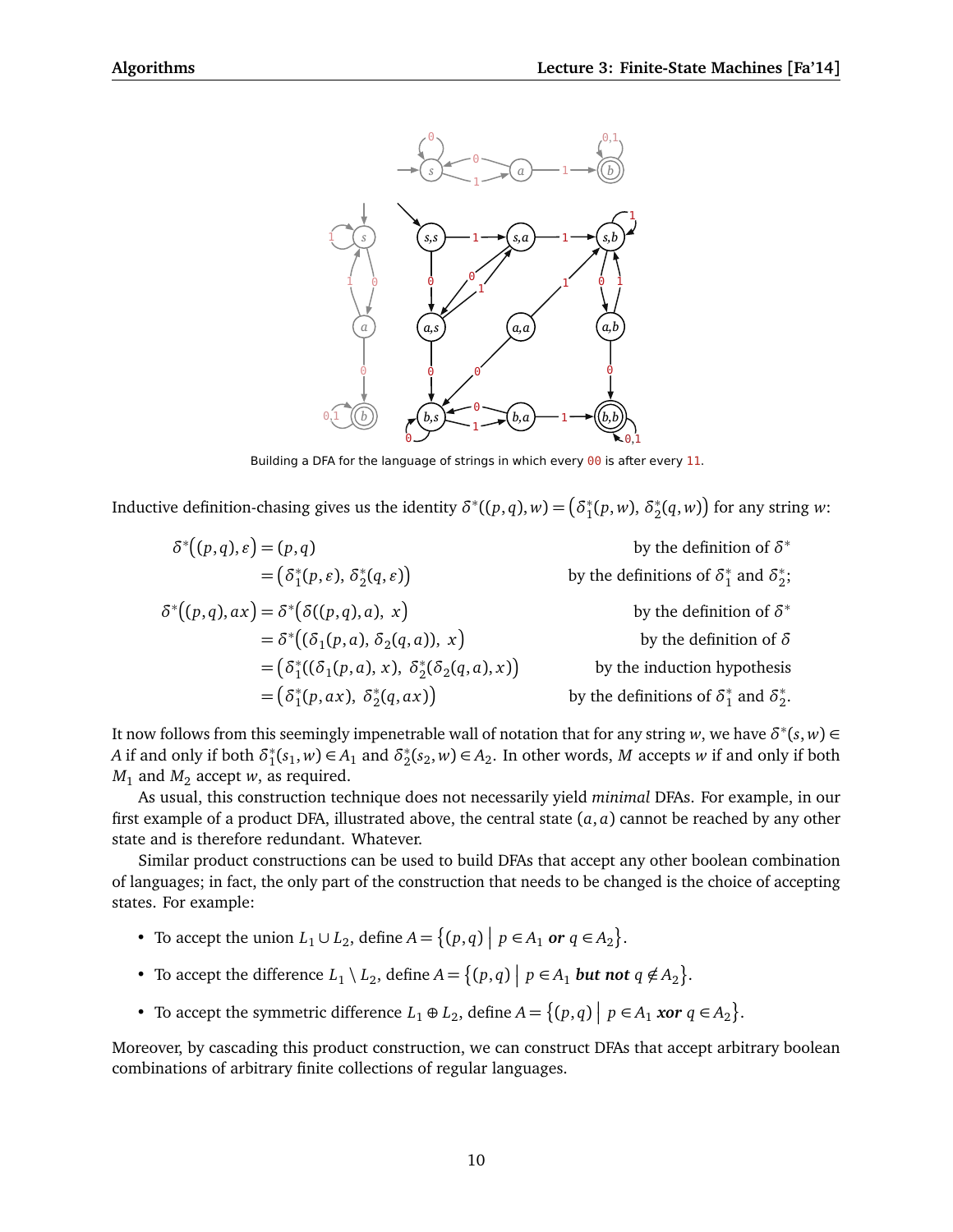# **3.6 Decision Algorithms**

It's unclear how much we can say here, since we haven't yet talked about graph algorithms, or even really about graphs. Perhaps this discussion should simply be moved to the graph-traversal notes.

- **Is**  $w \in L(M)$ ? Follow the unique path from  $q_0$  with label w. By definition,  $w \in L(M)$  if and only if this path leads to an accepting state.
- **Is** *L***(***M***) empty?** The language *L*(*M*) is empty if and only if no accepting state is reachable from  $q_0.$  This condition can be checked in  $O(n)$  time via whatever-first search, where  $n$  is the number of states. Alternatively, but less usefully,  $L(M) = \emptyset$  if and only if  $L(M)$  contains no string *w* such that  $|w| < n$ .
- **Is**  $L(M)$  **finite?** Remove all states unreachable from  $q_0$  (via whatever first search). Then  $L(M)$ is finite if and only if the reduced DFA is a dag; this condition can be checked by depth-first search. Alternatively, but less usefully, *L*(*M*) is finite if and only if *L*(*M*) contains no string *w* such that  $n \leq |w| < 2n$ .
- **Is**  $L(M) = \sum^*$ ? Remove all states unreachable from  $q_0$  (via whatever first search). Then  $L(M) = \Sigma^*$  if and only if every state in  $M$  is an accepting state.
- **Is**  $L(M) = L(M')$ ? Build a DFA N such that  $L(N) = L(M) \setminus L(M')$  using a standard product construction, and then check whether  $L(N) = \emptyset$ .

# **3.7 Closure Properties**

We haven't yet proved that automatic languages are regular yet, so formally, for now, some of these are closure properties of **automatic** languages.

- Complement (easy for DFAs, hard for regular expressions.)
- Concatenation (trivial for regular expressions, hard for DFAs)
- Union (trivial for regular expressions, easy for DFAs via product)
- Intersection (hard for regular expressions, easy for DFAs via product)
- Difference (hard for regular expressions, easy for DFAs via product)
- Kleene star: wait for NFAs (trivial for regular expression, hard for DFAs)
- Homomorphism: only mention in passing
- Inverse homomorphism: only mention in passing

# **3.8 Fooling Sets**

Fix an arbitrary language *L* over an arbitrary alphabet *Σ*. For any strings *x*, *y*, *z* ∈ *Σ* ∗ , we say that *z distinguishes x from y* if exactly one of the strings *xz* and *yz* is in *L*. If no string distinguishes *x* and *y*, we say that *x* and *y* are *L*-equivalent and write  $x \equiv_L y$ . Thus,

 $x \equiv_L y \iff$  For every string  $z \in \Sigma^*$ , we have  $xz \in L$  if and only if  $yz \in L$ .

For example, let *Leo* denote the language of strings over {0, <sup>1</sup>} with an even number of <sup>0</sup>s and an odd number of 1s. Then the strings  $x = 01$  and  $y = 0011$  are distinguished by the string  $z = 100$ , because

> $xz = 01 \cdot 100 = 01100 \in L_{eo}$  $yz = 0011 \cdot 100 = 0011100 \notin L_{eo}$ .

On the other hand, it is quite easy to prove (hint, hint) that the strings 0001 and 1011 are *Leo*-equivalent.

# ÆÆÆ

ÆÆÆ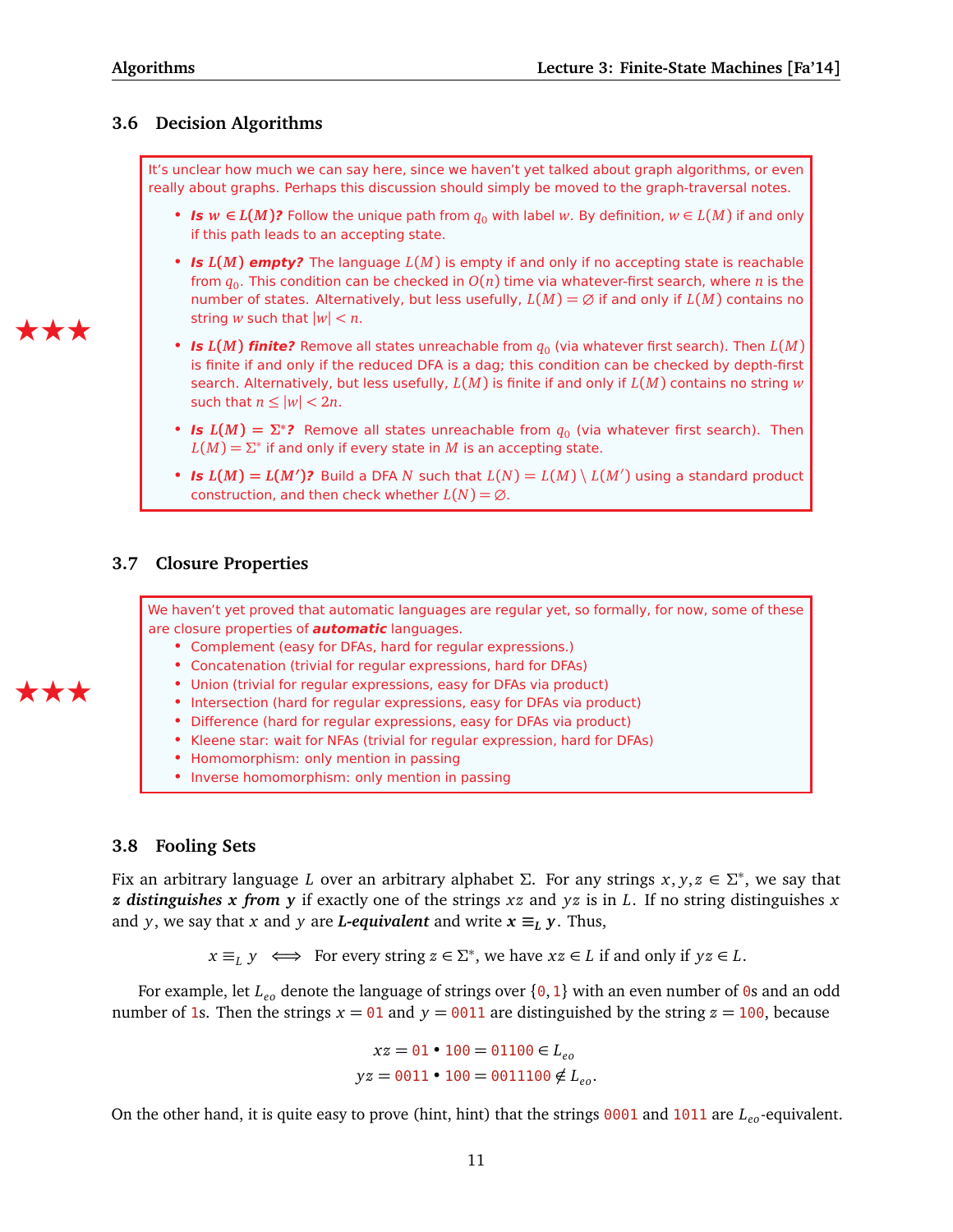Let *M* be an arbitrary DFA for an arbitrary language *L*, and let *x* be *y* be arbitrary strings. If *x* and *y* lead to the same state in *M*—that is, if  $\delta^*(s, x) = \delta^*(s, y)$ —then we have

$$
\delta^*(s,xz) = \delta^*(\delta^*(s,x),z) = \delta^*(\delta^*(s,y),z) = \delta^*(s,yz)
$$

for any string *z*. In particular, either *M* accepts both *x* and *y*, or *M* rejects both *x* and *y*, and therefore  $x \equiv_L y$ . It follows that if *x* and *y* are not *L*-equivalent, then *any* DFA that accepts *L* has at least two distinct states  $\delta^*(s, x) \neq \delta^*(s, y)$ .

Finally, a *fooling set* for *L* is a set *F* of strings such that *every* pair of strings in *F* has a distinguishing suffix. For example,  $F = \{0.1, 101, 010, 1010\}$  is a fooling set for the language  $L_{\rho_0}$  of strings with an even number of 0s and an odd number of 1s, because each pair of strings in *F* has a distinguishing suffix:

- 0 distinguishes 01 and 101;
- 0 distinguishes 01 and 010;
- 0 distinguishes 01 and 1010;
- 10 distinguishes 101 and 010;
- 1 distinguishes 101 and 1010;
- 1 distinguishes 010 and 1010.

The pigeonhole principle now implies that for any integer *k*, if language *L* is accepted by a DFA with *k* states, then *every* fooling set for *L* contains at most *k* strings. This simple observation has two immediate corollaries.

First, for any integer *k*, if *L* has a fooling set of size *k*, then *every* DFA that accepts *L* has at least *k* states. For example, the fooling set {01, <sup>101</sup>, <sup>010</sup>, <sup>1010</sup>} proves that any DFA for *Leo* has at least four states. Thus, we can use fooling sets to prove that certain DFAs are as small as possible.

Second, and more interestingly, if a language *L* is accepted by *any* DFA, then *every* fooling set for *L* must be finite. Equivalently: *If L has an infinite fooling set, then L is not accepted by any DFA.* This is arguably both the simplest and most powerful method for proving that a language is non-regular. Here are a few canonical examples of the fooling-set technique in action.

**Lemma 3.1.** The language  $L = \{0^n 1^n | n \ge 0\}$  is not regular.

**Proof:** Consider the set  $F = \{0^n \mid n \ge 0\}$ , or more simply  $F = 0^*$ . Let *x* and *y* be arbitrary distinct strings in *F*. Then we must have  $x = 0^i$  and  $y = 0^j$  for some integers  $i \neq j$ . The suffix  $z = 1^i$  distinguishes *x* and *y*, because  $xz = 0^i 1^i \in L$ , but  $yz = 0^i 1^j \notin L$ . We conclude that *F* is a fooling set for *L*. Because *F* is infinite, *L* cannot be regular.

**Lemma 3.2.** The language  $L = \{ww^R | w \in \Sigma^*\}$  of even-length palindromes is not regular.

**Proof:** Let *x* and *y* be arbitrary distinct strings in  $0^*1$ . Then we must have  $x = 0^i1$  and  $y = 0^j1$  for some integers  $i \neq j$ . The suffix  $z = 10^i$  distinguishes *x* and *y*, because  $xz = 0^i 110^i \in L$ , but  $yz = 0^i 110^j \notin L$ . We conclude that  $0^*$ 1 is a fooling set for *L*. Because  $0^*$ 1 is infinite, *L* cannot be regular.

**Lemma 3.3.** The language  $L = \{ \Theta^{2^n} \mid n \ge 0 \}$  is not regular.

**Proof:** Let *x* and *y* be arbitrary distinct strings in *L*. Then we must have  $x = 0^{2^i}$  and  $y = 0^{2^j}$  for some integers  $i \neq j$ . The suffix  $z = 0^{2^i}$  distinguishes *x* and *y*, because  $xz = 0^{2^i + 2^i} = 0^{2^{i+1}} \in L$ , but  $yz = 0^{2^i + 2^j} \notin L$ . We conclude that *L* itself is a fooling set for *L*. Because *L* is infinite, *L* cannot be regular.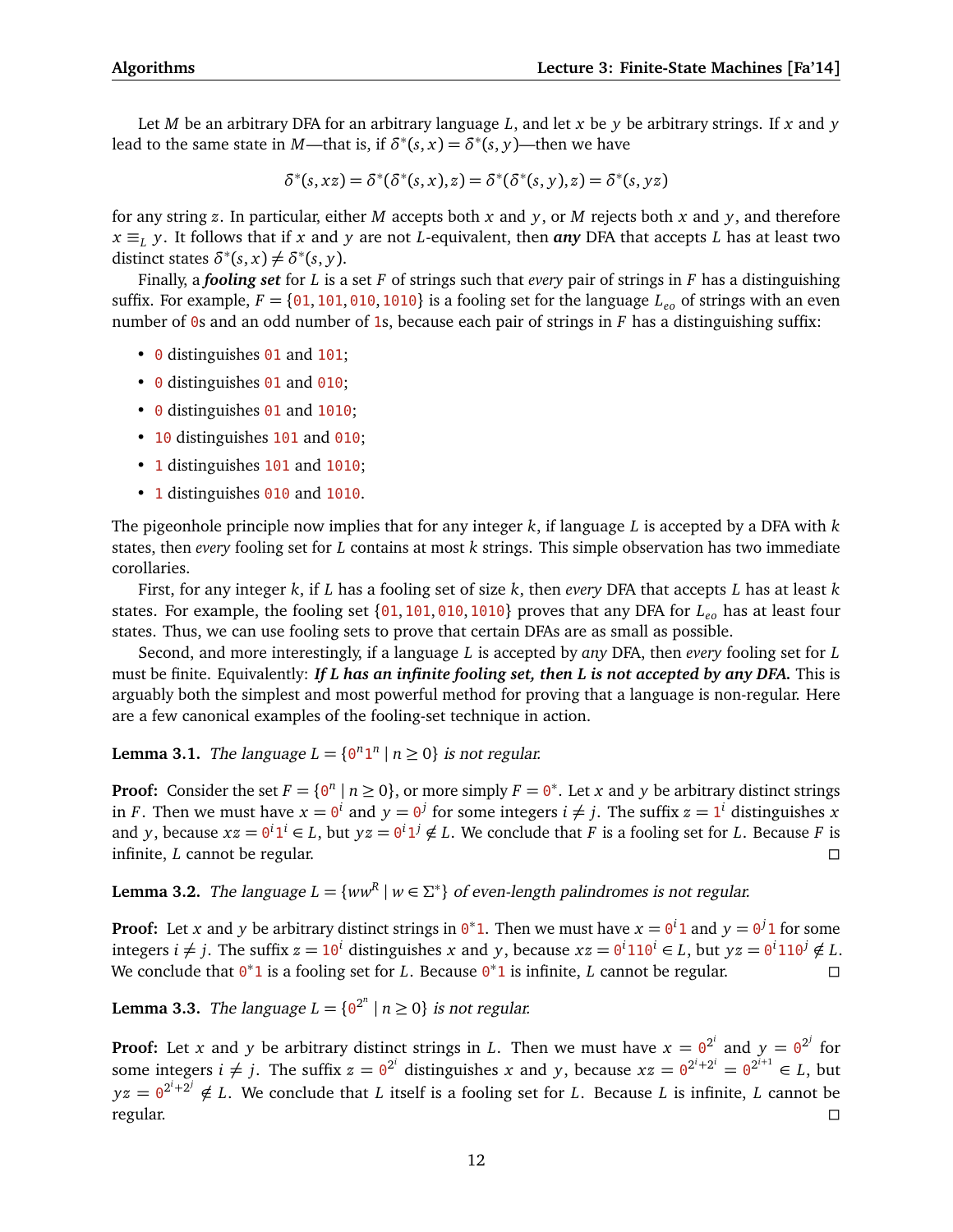**Lemma 3.4.** The language  $L = \{0^p | p \text{ is prime}\}$  is not regular.

**Proof:** Again, we use <sup>o\*</sup> as our fooling set, but but the actual argument is somewhat more complicated than in our earlier examples.

Let *x* and *y* be arbitrary distinct strings in  $0^*$ . Then we must have  $x = 0^i$  and  $y = 0^j$  for some integers  $i \neq j$ . Without loss of generality, assume that  $i < j$ . Let *p* be any prime number larger than *i*. Because  $p + 0(j - i)$  is prime and  $p + p(j - i) > p$  is not, there must be a positive integer  $k \leq p$  such that  $p + (k-1)(j-i)$  is prime but  $p + k(j-i)$  is not. Then the suffix  $\theta^{p+(k-1)j-ki}$  distinguishes *x* and *y*:

 $xz = \theta^i \theta^{p+(k-1)j-ki} = \theta$  $\frac{1}{p} + (k-1)(j-i)$  is prime;  $yz = 0^j 0^{p+(k-1)j-ki} = 0^{p+k(j-i)}$ because  $p + k(j - i)$  is not prime.

(Because *i* < *j* and *i* < *p*, the suffix  $\theta^{p+(k-1)j-k} = \theta^{(p-i)+(k-1)(j-i)}$  has positive length and therefore actually exists!) We conclude that  $\theta^*$  is indeed a fooling set for *L*, which implies that *L* is not regular. □

One natural question that many students ask is "How did you come up with that fooling set?" Perhaps the simplest rule of thumb is that for most languages *L*—in particular, for almost all languages that students are asked to prove non-regular on homeworks or exams—either some simple regular language like 0<sup>\*</sup> or 10<sup>\*</sup>1 is a fooling set, or the language *L* itself is a fooling set. (Of course, there are well-engineered counterexamples.)

### *?***3.9 The Myhill-Nerode Theorem**

The fooling set technique implies a *necessary* condition for a language to be accepted by a DFA—the language must have no infinite fooling sets. In fact, this condition is also *sufficient*. The following powerful theorem was first proved by Anil Nerode in [1](#page-12-0)958, strengthening a 1957 result of John Myhill.<sup>1</sup>

**The Myhill-Nerode Theorem.** For any language *L*, the following are equal:

(a) the minimum number of states in a DFA that accepts *L*,

(b) the maximum size of a fooling set for *L*, and

(c) the number of equivalence classes of  $\equiv_L$ .

In particular, *L* is accepted by a DFA if and only if every fooling set for *L* is finite.

**Proof:** Let *L* be an arbitrary language.

We have already proved that the size of any fooling set for *L* is at most the number of states in any DFA that accepts *L*, so (a) ≤(b). It also follows directly from the definitions that  $F \subseteq \Sigma^*$  is a fooling set for *L* if and only if *F* contains at most one string in each equivalence class of  $\equiv_L$ ; thus, (b)=(c). We complete the proof by showing that  $(a) \geq (c)$ .

We have already proved that if  $\equiv_L$  has an infinite number of equivalence classes, there is no DFA that accepts *L*, so assume that the number of equivalence classes is finite. For any string *w*, let [*w*] denote its equivalence class. We define a DFA  $M_{\equiv} = (\Sigma, Q, s, A, \delta)$  as follows:

$$
Q := \{ [w] \mid w \in \Sigma^* \}
$$

$$
s := [e]
$$

$$
A := \{ [w] \mid w \in L \}
$$

$$
\delta([w], a) := [w \cdot a]
$$

<span id="page-12-0"></span><sup>&</sup>lt;sup>1</sup>Myhill considered the finer equivalence relation *x* ∼*<sub>L</sub> y*, meaning *wxz* ∈ *L* if and only if *wyz* ∈ *L* for all strings *w* and *z*, and proved that *L* is regular if and only if ∼*<sup>L</sup>* defines a finite number of equivalence classes. Like most of Myhill's early automata research, this result appears in an unpublished Air Force technical report. The modern Myhill-Nerode theorem appears (in an even more general form) as a minor lemma in Nerode's 1958 paper, which (not surprisingly) does not cite Myhill.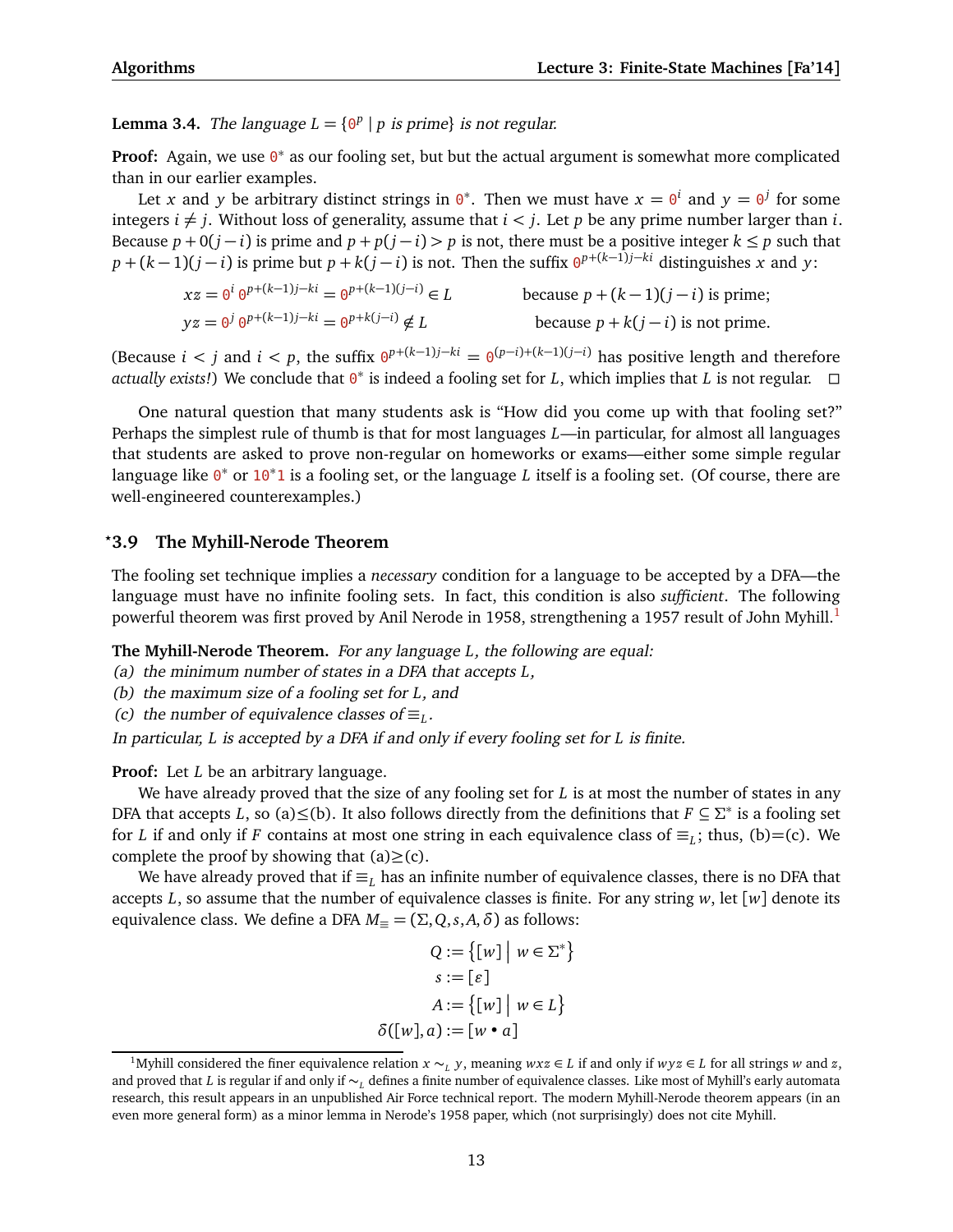We claim that this DFA accepts the language *L*; this claim completes the proof of the theorem.

But before we can prove anything about this DFA, we first need to verify that it is actually well-defined. Let *x* and *y* be two strings such that  $[x] = [y]$ . By definition of *L*-equivalence, for any string *z*, we have  $xz \in L$  if and only if  $yz \in L$ . It immediately follows that for any symbol  $a \in \Sigma$  and any string  $z'$ , we have  $xaz \in L$  if and only if  $yaz \in L$ . Thus, by definition of *L*-equivalence, we have  $[xa] = [ya]$  for every symbol *a*  $\in$  Σ. We conclude that the function *δ* is indeed well-defined.

An easy inductive proof implies that  $\delta^*([\varepsilon], x) = [x]$  for every string *x*. Thus, *M* accepts string *x* if and only if  $[x] = [w]$  for some string  $w \in L$ . But if  $[x] = [w]$ , then by definition (setting  $z = \varepsilon$ ), we have *x* ∈ *L* if and only if *w* ∈ *L*. So *M* accepts *x* if and only if *x* ∈ *L*. In other words, *M* accepts *L*, as claimed, so the proof is complete.  $\Box$ 

### **3.10 Minimal Automata** *?*

Given a DFA  $M = (\Sigma, Q, s, A, \delta)$ , suppose we want to find another DFA  $M' = (\Sigma, Q', s', A', \delta')$  with the fewest possible states that accepts the same language. In this final section, we describe an efficient algorithm to minimize DFAs, first described (in slightly different form) by Edward Moore in 1956. We analyze the running time of Moore's in terms of two parameters:  $n = |Q|$  and  $\sigma = |\Sigma|$ .

In the preprocessing phase, we find and remove any states that cannot be reached from the start state *s*; this filtering can be performed in *O*(*nσ*) time using any graph traversal algorithm. So from now on we assume that all states are reachable from *s*.

Now define two states *p* and *q* in the trimmed DFA to be *distingusiable*, written *p* **6∼** *q*, if at least one of the following conditions holds:

- $p \in A$  and  $q \notin A$ ,
- $p \notin A$  and  $q \in A$ , or
- $\delta(p, a) \not\sim \delta(q, a)$  for some  $a \in \Sigma$ .

Equivalently,  $p\not\sim q$  if and only if there is a string  $z$  such that exactly one of the states  $\delta^*(p,z)$  and  $\delta^*(q,z)$ is accepting. (Sound familiar?) Intuitively, the main algorithm assumes that all states are equivalent until proven otherwise, and then repeatedly looks for state pairs that can be proved distinguishable.

The main algorithm maintains a two-dimensional table, indexed by the states, where  $Dist[p,q] = TRUE$ indicates that we have proved states *p* and *q* are distinguished. Initially, for all states *p* and *q*, we set *Dist*[ $p, q$ ] ← TRUE if  $p \in A$  and  $q \notin A$  or vice versa, and *Dist*[ $p, q$ ] = FALSE otherwise. Then we repeatedly consider each pair of states and each symbol to find more distinguished pairs, until we make a complete pass through the table without modifying it. The table-filling algorithm can be summarized as follows:<sup>[2](#page-13-0)</sup>



EXE≹ERE TWO Don't just whine; actually explain Moore's algorithm as a dynamic programming. Need to prove that if two states can be distinguished at all, they can be distinguished by a string of length at most *n*.

$$
Dist(p,q,k) = \begin{cases} (p \in A) \oplus (q \in A) & \text{if } k = 0, \\ Dist(p,q,k-1) \vee \bigvee_{a \in \Sigma} Dist(\delta(p,a), \delta(q,a), k-1) & \text{otherwise.} \end{cases}
$$

The "table-filling" algorithm presented here is just a space-efficient dynamic programming algorithm to evaluate this recurrence.

<span id="page-13-0"></span><sup>2</sup>More experienced readers should become violently ill at the mere suggestion that any algorithm is merely *filling in a table* instead of *evaluating a recurrence*; this algorithm is no exception. Consider the boolean function *Dist*(*p*, *q*, *k*), which equals TRUE if and only if *p* and *q* can be distinguished by some string of length at most *k*. This function obeys the following recurrence: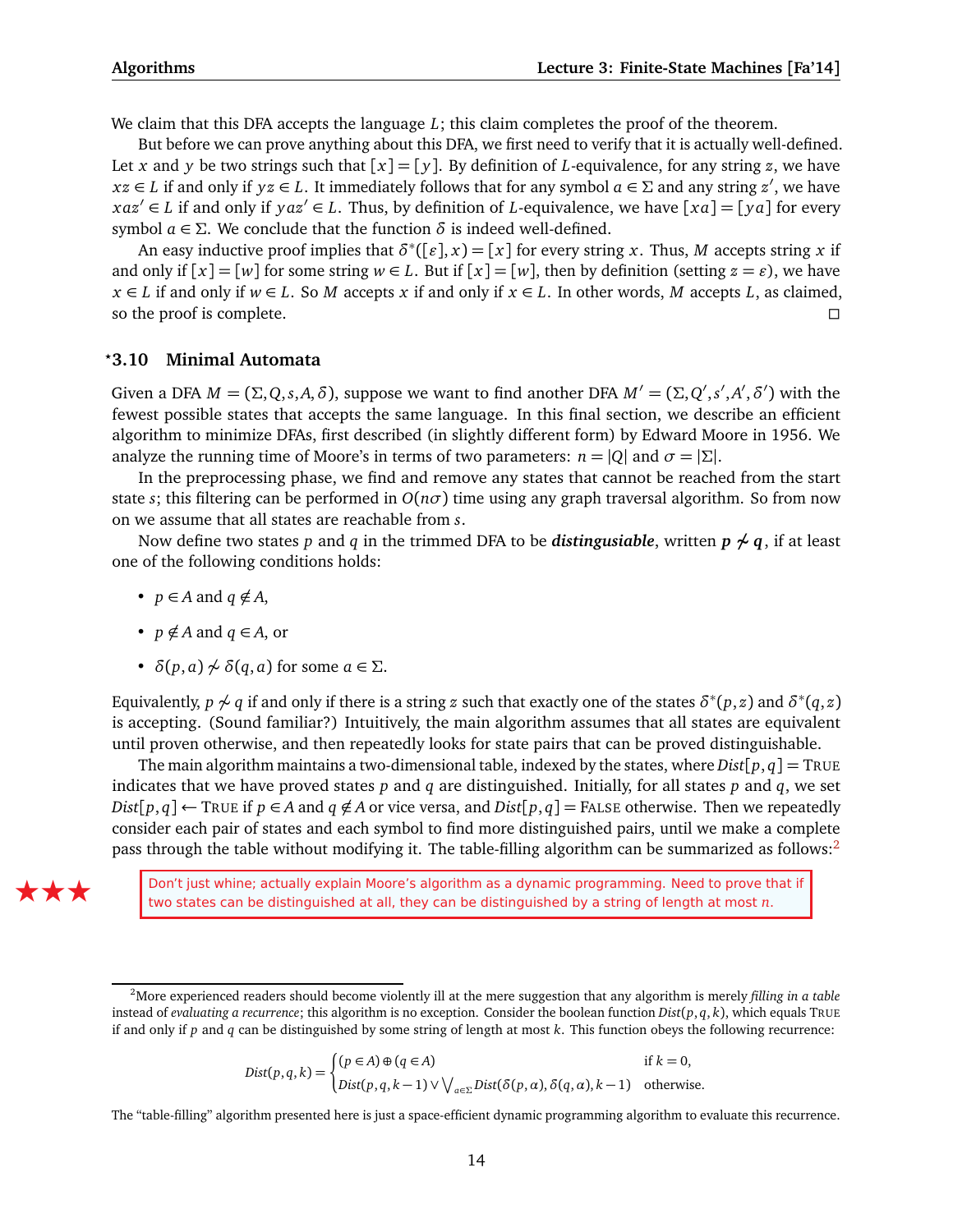```
MINDFATABLE(Σ,Q,s,A,δ):
  for all p \in Qfor all q \in Qif (p ∈ A and q ∉ A) or (p ∉ A and q ∈ A)
                   Dist[p, q] \leftarrow \text{TRUE}else
                   Dist[p,q] \leftarrow FALSE
  notdone ← TRUE
  while notdone
        notdone ← FALSE
        for all p \in Qfor all q \in Qif Dist[p, q] = FALSE
                   for all a \in \Sigmaif Dist[\delta(p, a), \delta(q, a)]Dist[p, q] \leftarrow \text{TRUE}notdone ← TRUE
  return Dist
```
The algorithm must eventually halt, because there are only a finite number of entries in the table that can be marked. In fact, the main loop is guaranteed to terminate after at most *n* iterations, which implies that the entire algorithm runs in  $O(\sigma n^3)$  time. Once the table is filled, any two states  $p$  and  $q$ such that  $Dist(p, q) =$  FALSE are equivalent and can be merged into a single state. The remaining details of constructing the minimized DFA are straightforward.

With more care, Moore's minimization algorithm can be modified to run in  $O(\sigma n^2)$  time. A faster DFA minimization algorithm, due to John Hopcroft, runs in *O*(*σn* log *n*) time.

### **Example**

To get a better idea how this algorithm works, let's visualize the algorithm running on our earlier bruteforce DFA for strings containing the substring 11. This DFA has four unreachable states: (FALSE, 11),  $(TRUE, \varepsilon)$ ,  $(TRUE, 0)$ , and  $(TRUE, 1)$ . We remove these states, and relabel the remaining states for easier reference. (In an actual implementation, the states would almost certainly be represented by indices into an array anyway, not by mnemonic labels.)



Our brute-force DFA for strings containing the substring 11, after removing all four unreachable states

The main algorithm initializes (the bottom half of) a  $10 \times 10$  table as follows. (In the implementation, cells marked  $\sim$  have value TRUE and blank cells have value FALSE.)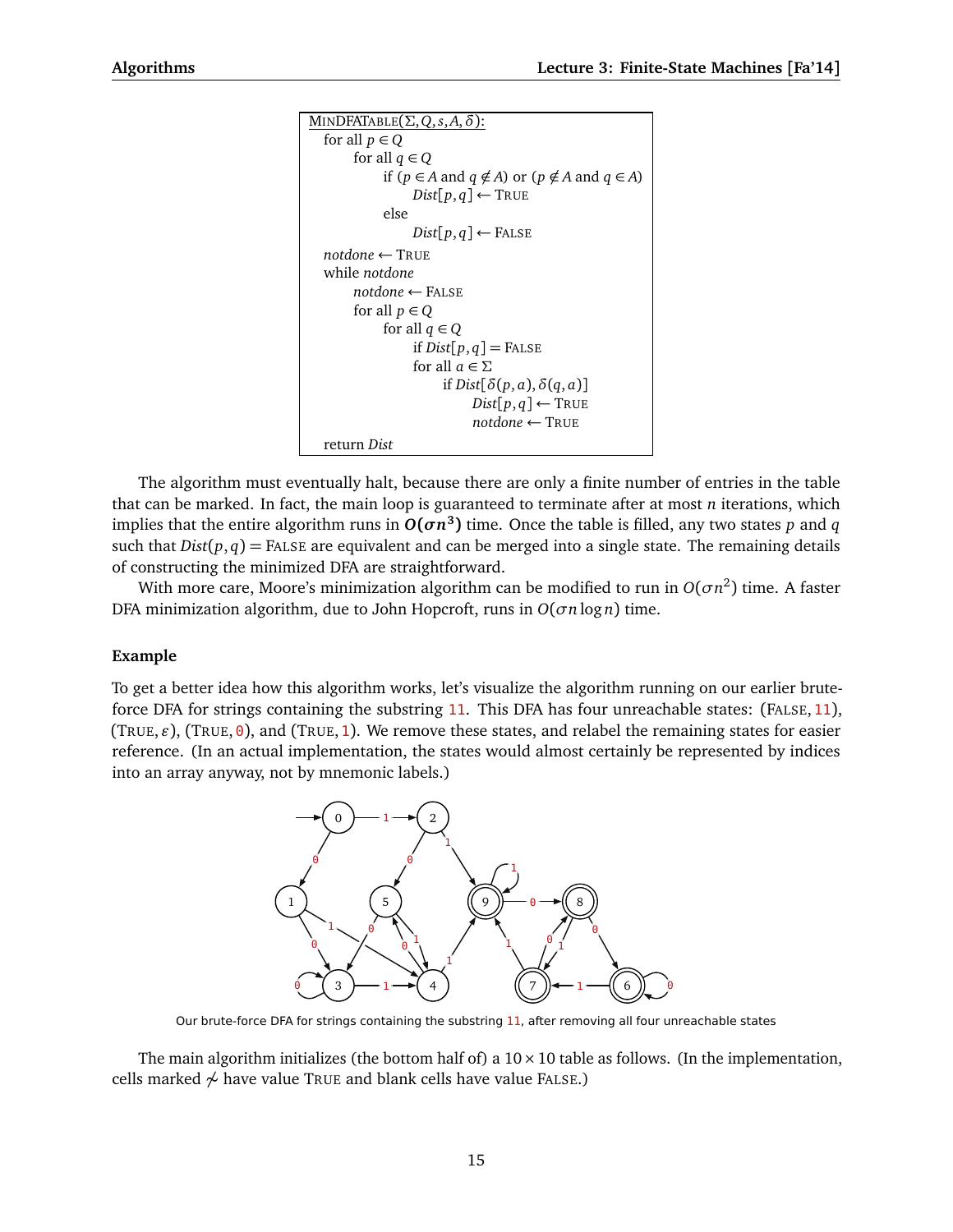

In the first iteration of the main loop, the algorithm discovers several distinguishable pairs of states. For example, the algorithm sets  $Dist[0,2] \leftarrow$  TRUE because  $Dist[ $\delta(0,1), \delta(2,1)$ ] =  $Dist[2,9]$  = TRUE. After$ the iteration ends, the table looks like this:



The second iteration of the while loop makes no further changes to the table—We got lucky!—so the algorithm terminates.

The final table implies that the states of our trimmed DFA fall into exactly three equivalence classes:  ${0, 1, 3, 5}$ ,  ${2, 4}$ , and  ${6, 7, 8, 9}$ . Replacing each equivalence class with a single state gives us the three-state DFA that we already discovered.



Equivalence classes of states in the trimmed DFA, and the resulting minimal equivalent DFA.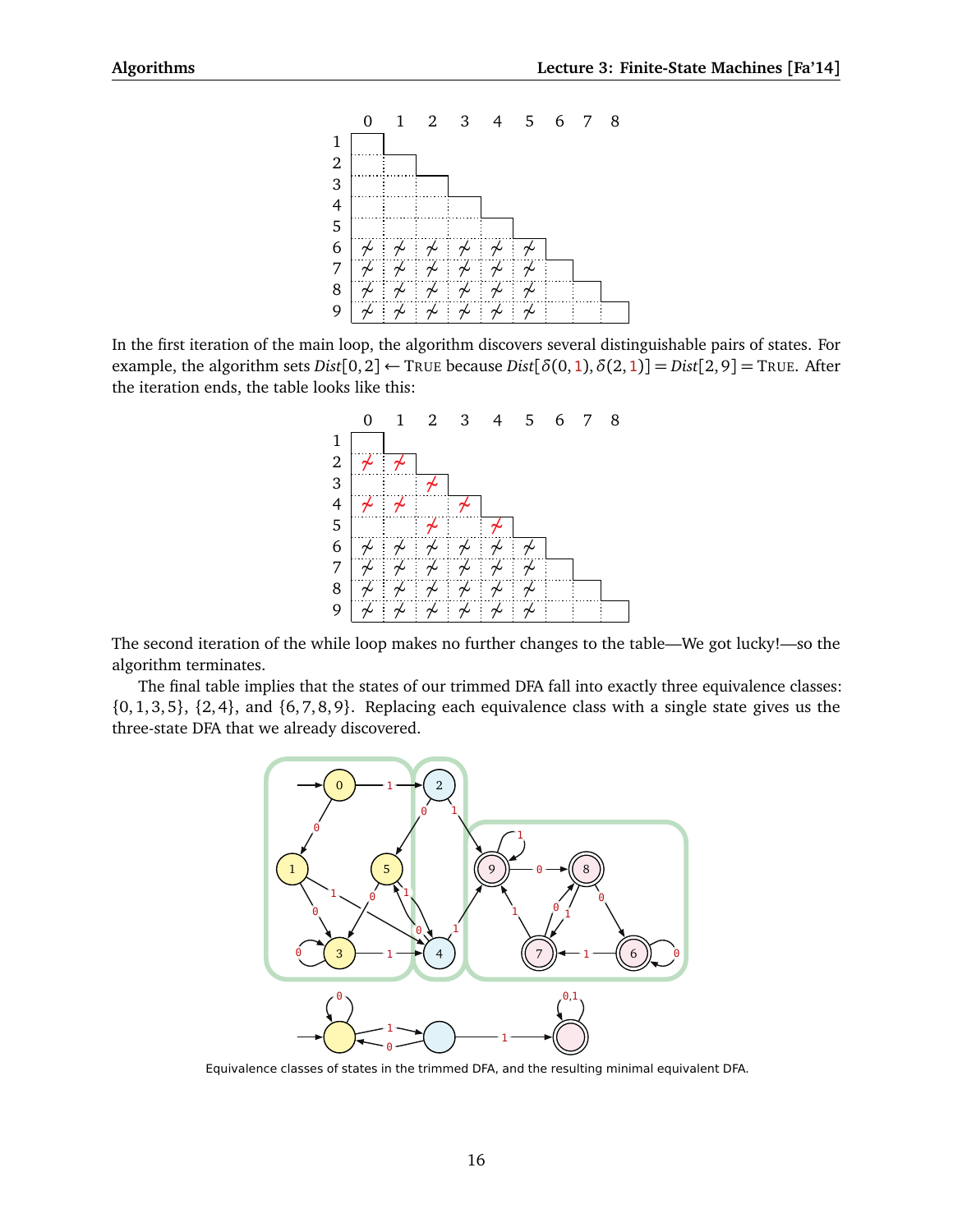# **Exercises**

- 1. For each of the following languages in  $\{0,1\}^*$ , describe a deterministic finite-state machine that accepts that language. There are infinitely many correct answers for each language. "Describe" does not necessarily mean "draw".
	- (a) Only the string 0110.
	- (b) Every string except 0110.
	- (c) Strings that contain the substring 0110.
	- (d) Strings that do not contain the substring  $0110$ .
	- *?* (e) Strings that contain an even number of occurrences of the substring 0110. (For example, this language contains the strings 0110110 and 01011.)
	- (f) Strings that contain the *subsequence* 0110.
	- (g) Strings that do not contain the *subsequence* 0110.
	- (h) Strings that contain an even number of 1s and an odd number of  $\theta$ s.
	- (i) Strings that represent a number divisible by 7 in binary.
	- (j) Strings whose reversals represent a number divisible by 7 in binary.
	- (k) Strings in which the substrings  $01$  and  $10$  appear the same number of times.
	- (l) Strings such that in every prefix, the number of 0s and the number of 1s differ by at most 1.
	- (m) Strings such that in every prefix, the number of  $\theta$ s and the number of 1s differ by at most 4.
	- (n) Strings that end with  $0^{10} = 0000000000$ .
	- (o) Strings in which the number of 1s is even, the number of  $\theta$ s is divisible by 3, the overall length is divisible by 5, the binary value is divisible by 7, and the binary value of the reversal is divisible by 11. [Hint: This is more tedious than difficult.]
- 2. (a) Let  $L \subseteq \mathbf{0}^*$  be an arbitrary *unary* language. Prove that  $L^*$  is regular. (b) Prove that there is a binary language  $L \subseteq (0+1)^*$  such that  $L^*$  is not regular.
- 3. Describe and analyze algorithms for the following problems. In each case, the input is a DFA *M* over the alphabet  $\Sigma = \{0, 1\}$ .

Move these to the graph traversal notes?

- (a) Does *M* accept any string whose length is a multiple of 5?
- (b) Does *M* accept every string that represents a number divisible by 7 in binary?
- (c) Does *M* accept an infinite number of strings containing an odd number of 0s?
- (d) Does *M* accept a finite number of strings that contain the substring 0110110 and whose length is divisible by five?
- (e) Does *M* accept *only* strings whose lengths are perfect squares?
- (f) Does *M* accept any string whose length is *composite*?
- *?* (g) Does *M* accept any string whose length is *prime*?

17